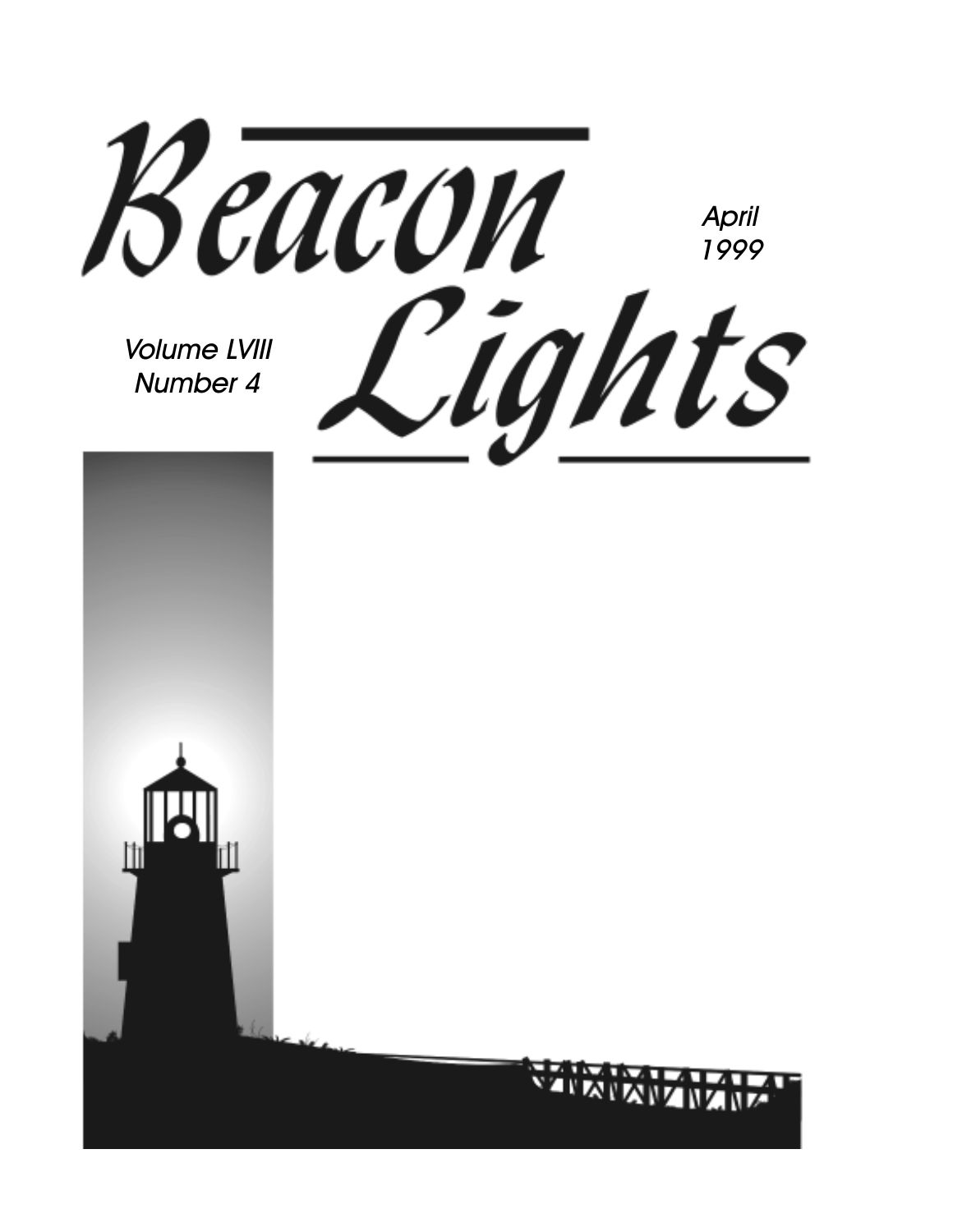## **Table of Contents**

| 3  | EDITORIAL<br><b>The Water Cycle</b>                                                                |
|----|----------------------------------------------------------------------------------------------------|
| 5  | <b>FRUITFUL BRANCHES</b><br>In the Beauty of Holiness                                              |
| 8  | <b>FROM THE WEB</b><br>Doesn't Romans 10:9 Mean That We Must Ask<br><b>Jesus Into Our Hearts?</b>  |
| 10 | <b>FROM THE PASTOR'S STUDY</b><br>The Wet and the Dry Fleece                                       |
| 13 | <b>CREATION THROUGH THE SPECTACLES OF SCRIPTURE</b><br><b>Spring</b>                               |
| 14 | <b>GEM OF THE MONTH</b><br><b>The Bridegroom Comes</b>                                             |
| 15 | DEVOTIONAL<br>The Song of Zion                                                                     |
| 19 | Music<br>Psalter 113-The Friend of the Poor                                                        |
| 20 | <b>WHERE WE STAND</b><br><b>A Precious Jewel</b>                                                   |
| 23 | <b>WHERE WE STAND</b><br>Through Strife to Victory-Chapter 15:<br><b>Through Strife to Victory</b> |
| 26 | The Old Peter Church of Lowick                                                                     |
| 25 | CHURCH NEWS                                                                                        |
| 27 | LITTLE LIGHTS<br><b>Just One</b>                                                                   |
|    |                                                                                                    |
|    |                                                                                                    |
|    |                                                                                                    |

### **BEACON LIGHTS**

#### BEACON LIGHTS STAFF

#### DEPARTMENT MANAGERS

| Subscription Manager  Mike Feenstra (616)531-2349 |  |  |
|---------------------------------------------------|--|--|
|                                                   |  |  |
|                                                   |  |  |
|                                                   |  |  |

#### EXECUTIVE FEDERATION BOARD

| Rev. C. Terpstra |
|------------------|
|                  |

All information and letters pertaining to the contents of the *Beacon Lights* mail to (e-mail if at all possible, or computer disks preferred):

#### EDITORIAL OFFICE

John Huizenga 621 Williams Randolph, WI 53956 Phone: (920)326-6186 Internet: jhui@internetwis.com

#### Subscription Price: \$10.00

For a subscription or an address change, please write: Beacon Lights P.O. Box 375 Jenison, MI 49428

#### EDITORIAL POLICY

The articles of *Beacon Lights* do not necessarily indicate the viewpoint of the Editorial Staff. Every author is solely responsible for the contents of his own article.

The *Beacon Lights* encourages its readers to contact the editorial office with any questions or comments. Letters may be edited for printing. We will not publish anonymous letters, but will withhold names upon request.

If any material of *Beacon Lights* is reprinted by another periodical, we will appreciate your giving the source and forwarding the printed periodical to the Editorial Office.

*PUBLISHED MONTHLY BY THE FEDERATION OF PROTESTANT REFORMED YOUNG PEOPLE'S SOCIETIES*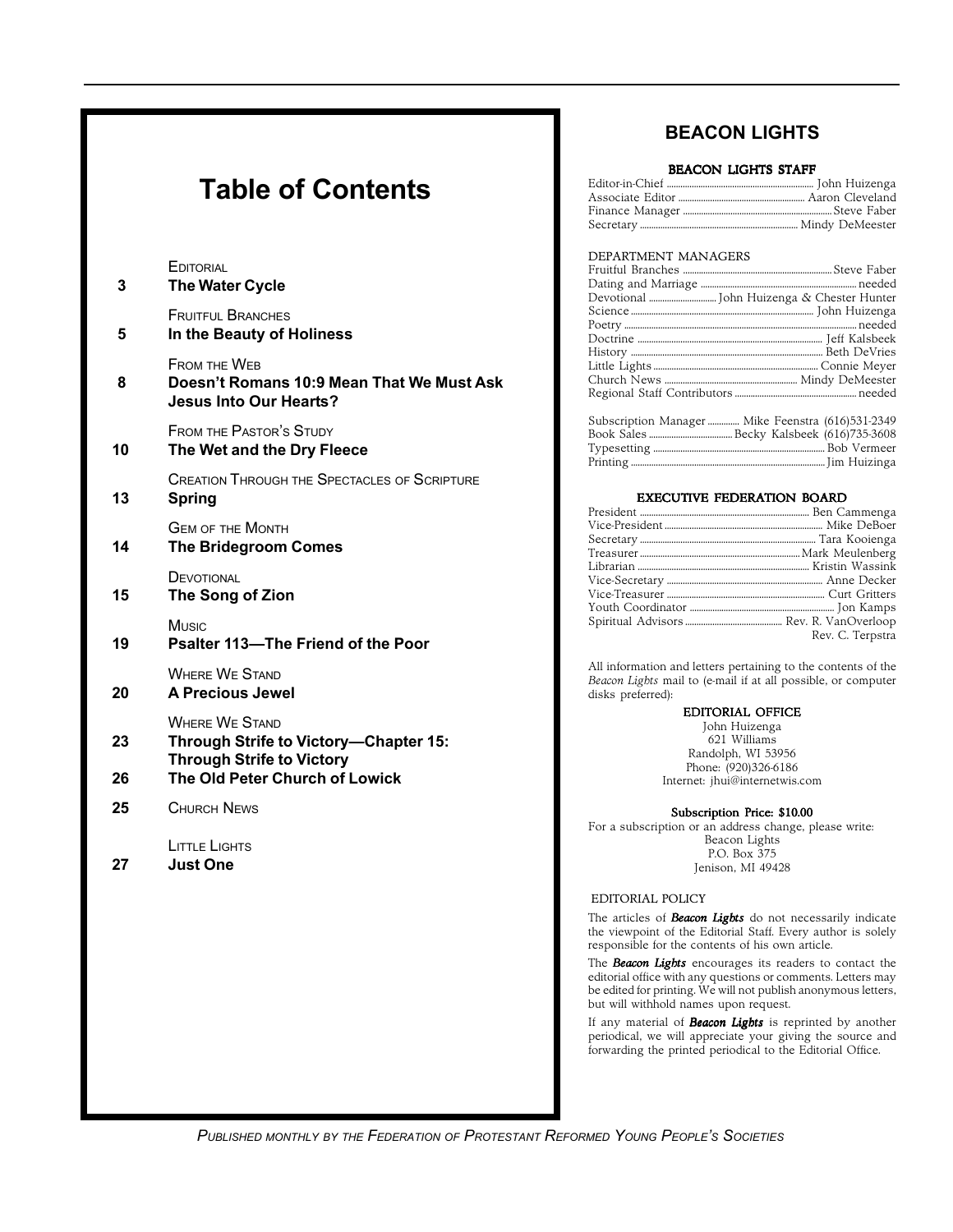The Water Cycle



by John Huizenga

The water grows warmer under the hot summer sun. As the sun pours its energy into the ocean surface, the water molecules begin to move faster and faster. Bouncing endlessly with its neighbors, one molecule receives a final ocean surface, the water molecules begin to move faster and faster. Bouncing endlessly with an ocean wave. It begins to float upwards. Joined by billions of other water molecules, the vapor rises high into the sky. As it climbs, the air becomes cool, and the molecules of water move more slowly until they again begin to stick and clump together into tiny droplets to form clouds.

The tiny droplets of water swirl into a thick fog that blocks the sun from view. Carried on with the constant churning of the atmosphere, the droplets are swept into an area of low atmospheric pressure. Under these changing conditions, the droplets are drawn even more closely together, begin to stick together, and grow heavy. The upwelling of moist air can no longer support them as they fall down toward the earth as rain.

The rains pass on. The sun comes out. The molecule of water soaks down into some newly tilled soil, quickly latching on to some nearby minerals. Within minutes a root hair from a tender young plant sucks it up, minerals and all. They are drawn through long tubes and into green leaves where sunlight powered chlorophyll factories change the minerals into food and building blocks for the plant. Having finished this task, the molecule of water is warmed by the sun and released once again into the air.

Up again, down again, the cycle continues. This time the water comes down on a rock. It picks up a trace of salt. It picks up some oxygen atoms and joins the crowd running toward a stream. Once in the stream, it is sucked into a fish and forced through its gills where the oxygen atom is exchanged for a carbon dioxide molecule. The stream flows into a river, and the water helps carry a boat on its way. Eventually, the molecule again becomes vapor and floats up towards the sky and leaves a little salt for the ocean.

The cycle has continued on through the ages ever since God separated the earth from the waters. The cycle is awesome in power and magnitude as billions of tons of water are carried aloft and sent down to feed living creatures, scrub filth from the earth, and fill the beautiful lakes and oceans. To trace the path of just one molecule of water throughout the ages would be mind boggling. Then we would have to multiply that by the number of water molecules that exist. Incomprehensible! Awesome!

This is what we observe with our natural eye and discover with the tools or science. When we look through the spectacles of Scripture at that molecule of water in the ocean we see so much more; we see the glory of God. We see a marvel of *His* creation, a display of *His* infinite wisdom, and the power of *His* word directing the workings of all creation. We so easily fall into the rut of explaining the weather as though it just happens, but we read in Scripture, "It is he that buildeth his stories in the heaven, and hath founded his troop in the earth; he that calleth for the waters of the sea, and poureth them out upon the face of the earth: The Lord is his name" Amos 9:6.

Again we look through the spectacles of Scripture at that molecule of water as it ascends high above the earth. Does it just go up because warm air always rises? Does it just obey a natural law? The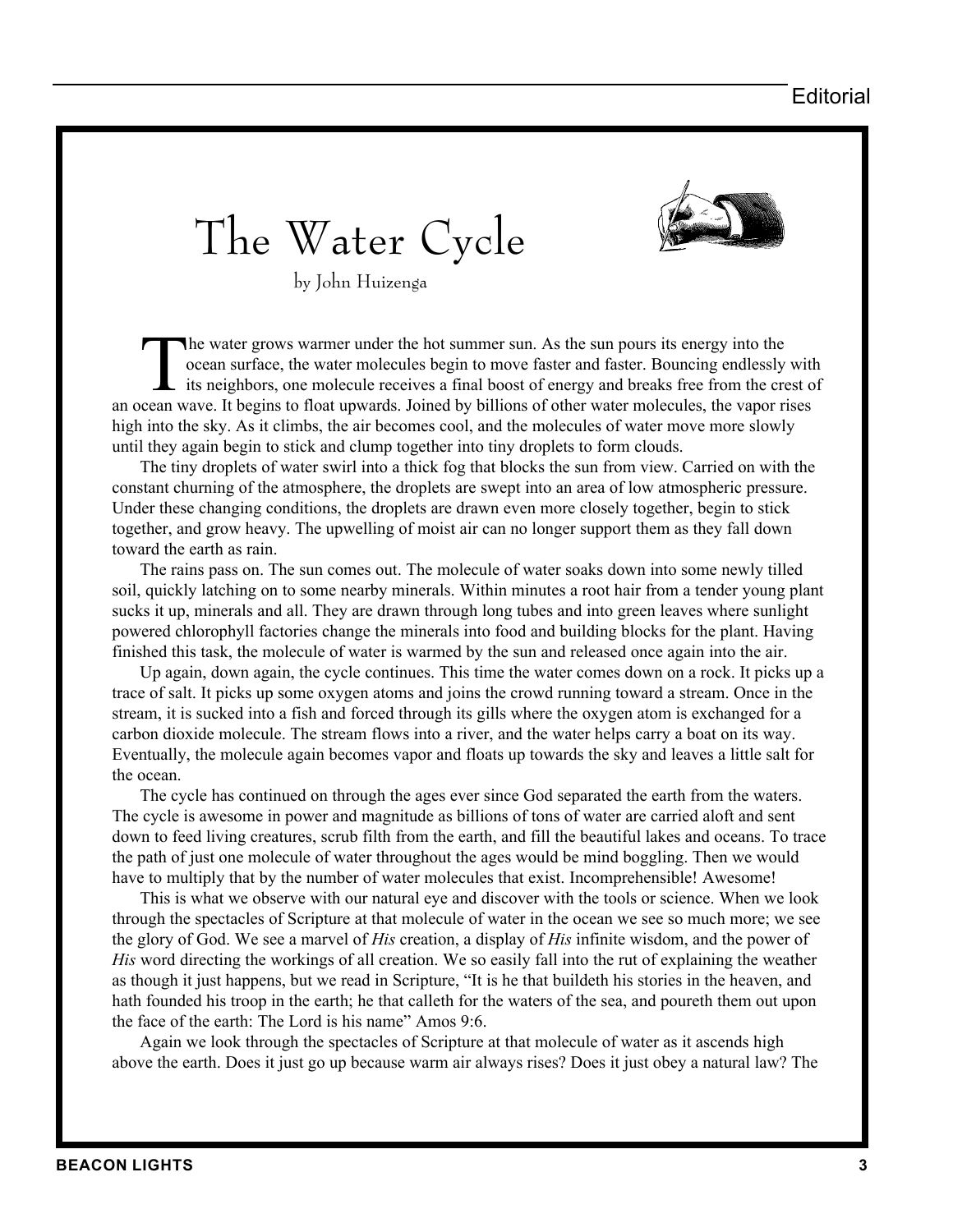water molecule does follow certain laws, but the important question is "whence that law?" The rising vapor does not just rise, it obeys the command of God as we read in Jeremiah 10:13. "When he uttereth his voice, there is a multitude of waters in the heavens, and he causeth the vapors to ascend from the ends of the earth; he maketh lightnings with rain, and bringeth forth the wind out of his treasures." Just as the word of God caused the water to come into existence on the first day of creation, so God's word continues to uphold and preserve it for His service. We must hear the voice of God in the thunder and read His command in the rising vapor.

Science says that the sun's energy and the water molecule's shape and properties cause the water to evaporate and rise as vapor. The Bible says that God "utters his voice" and "calls" the water to this action. God uses this language for a very good reason. The Bible is God's word teaching us what He does. The Bible is not a science book that explains the science behind everything God made. There are many who say that God makes water in such a way that it will evaporate and condense all by itself so that God is no longer active in creation. This language of Scripture destroys that idea. We need to remember that science can only explain and describe what it observes. God and his providence can not be observed with the earthly eye. When pressed for deeper answers, the ungodly scientist always goes silent. "Why," for example, "is the water molecule shaped the way it is, and exactly where does the energy and mass come from?" The ungodly scientist then begins to babble nonsense about the big bang and the constant expansion and condensing of matter naturally into its various forms. God makes known that which man can not know with earthly eyes. The voice of God is the expression of His will. The molecules would not move or evaporate without the express command of God.

The Scriptures also pierce through the thickest clouds to a realm of understanding where no Doppler radar technology in the world can penetrate. There in the dark clouds God calls the vapor together into small drops of water. Man talks of energy and atmospheric pressure, but let us not forget the Creator of these things and the source of all energy; "For he maketh small the drops of water: they pour down rain according to the vapour thereof: Which the clouds do drop and distil upon man abundantly" Job 36:27-28. All these things work together in perfect harmony because it is a work of God's wisdom. "By his knowledge the depths are broken up, and the clouds drop down the dew" (Proverbs 3:20). God displays infinite wisdom and knowledge through every detail of creation. God establishes the laws behind the condensing of water into clouds already at creation (Proverbs 8:28).

The rain that falls is also the handiwork of God. We read in Job 28:26-28 "When he made a decree for the rain, and a way for the lightning of the thunder: Then did he see it, and declare it; he prepared it, yea, and searched it out. And unto man he said, Behold, the fear of the Lord, that is wisdom; and to depart from evil is understanding." The entire water cycle is governed in every detail by the will of God.

Looking through the spectacles of Scripture we also see purpose in the water cycle as well as some spiritual truths that are illustrated by the water cycle. Rain upon thirsty ground is often a picture of God coming to care for His people. Psalm 68:9 "Thou, O God, didst send a plentiful rain, whereby thou didst confirm thine inheritance, when it was weary." And in Psalm 72:6 we read "He shall come down like rain upon the mown grass: as showers that water the earth." The spiritual blessings of faith and regeneration also produce fruit just as showers of rain upon carefully tilled ground. Hebrews 6:7 "For the earth which drinketh in the rain that cometh oft upon it, and bringeth forth herbs meet for them by whom it is dressed, receiveth blessing from God:"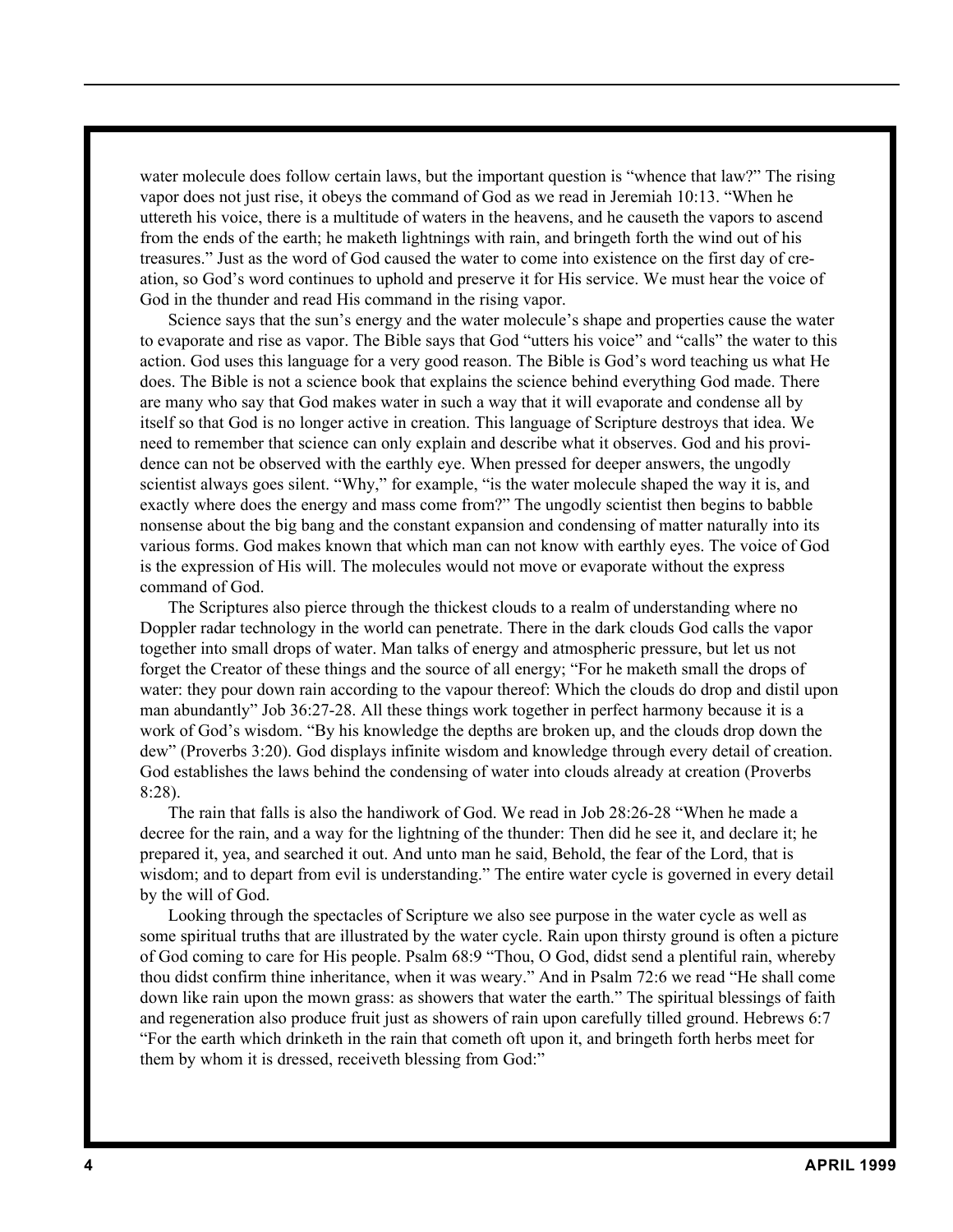More specifically, rain is a picture of the word of God. In Isaiah 55:10-11 we read "For as the rain cometh down, and the snow from heaven, and returneth not thither, but watereth the earth, and maketh it bring forth and bud, that it may give seed to the sower, and bread to the eater: So shall my word be that goeth forth out of my mouth: it shall not return unto me void, but it shall accomplish that which I please, and it shall prosper in the thing whereto I sent it." God created water and its properties to accomplish a purpose in nourishing life in creation. Every time the water makes a cycle, it accomplishes something. Sometimes it brings life, and sometimes it brings death and destruction. Even so, the word of God to man brings either life or death, it never goes forth without some effect.

Most important of all in any consideration of creation is the glory of God. Creation itself gives glory to God as we read in Psalm 148:4 "Praise him, ye heavens of heavens, and ye waters that be above the heavens." We also are taught to give praise to God when we consider the water cycle. We read in Psalm 147:7-8 "Sing unto the Lord with thanksgiving; sing praise upon the harp unto our God: Who covereth the heaven with clouds, who prepareth rain for the earth, who maketh grass to grow upon the mountains." May we be filled with praise this spring as we watch the clouds and listen to the raindrops on the earth. ❖

Fruitful Branches

# In the Beauty of Holiness\*

by Kristin Brands

*\* 1997 scholarship essay*

**A** increasing move is being made in our day<br>to leave the traditional form of worship,<br>which we know, for new, contemporary to leave the traditional form of worship, forms of worship. What are these trends? WHY are they present? Are they wrong? What does the Bible have to say on this subject? How are we to respond?

First of all, what are contemporary forms of worship? Essentially, contemporary worship is a form of worship that makes its appeal to the unchurched people who have little or no church background, or to young people who are bored with the traditional forms of wor-

contemporary worship is a form of worship that makes its appeal to the unchurched people who have little or no church background, or to young people who are bored with the traditional forms of worship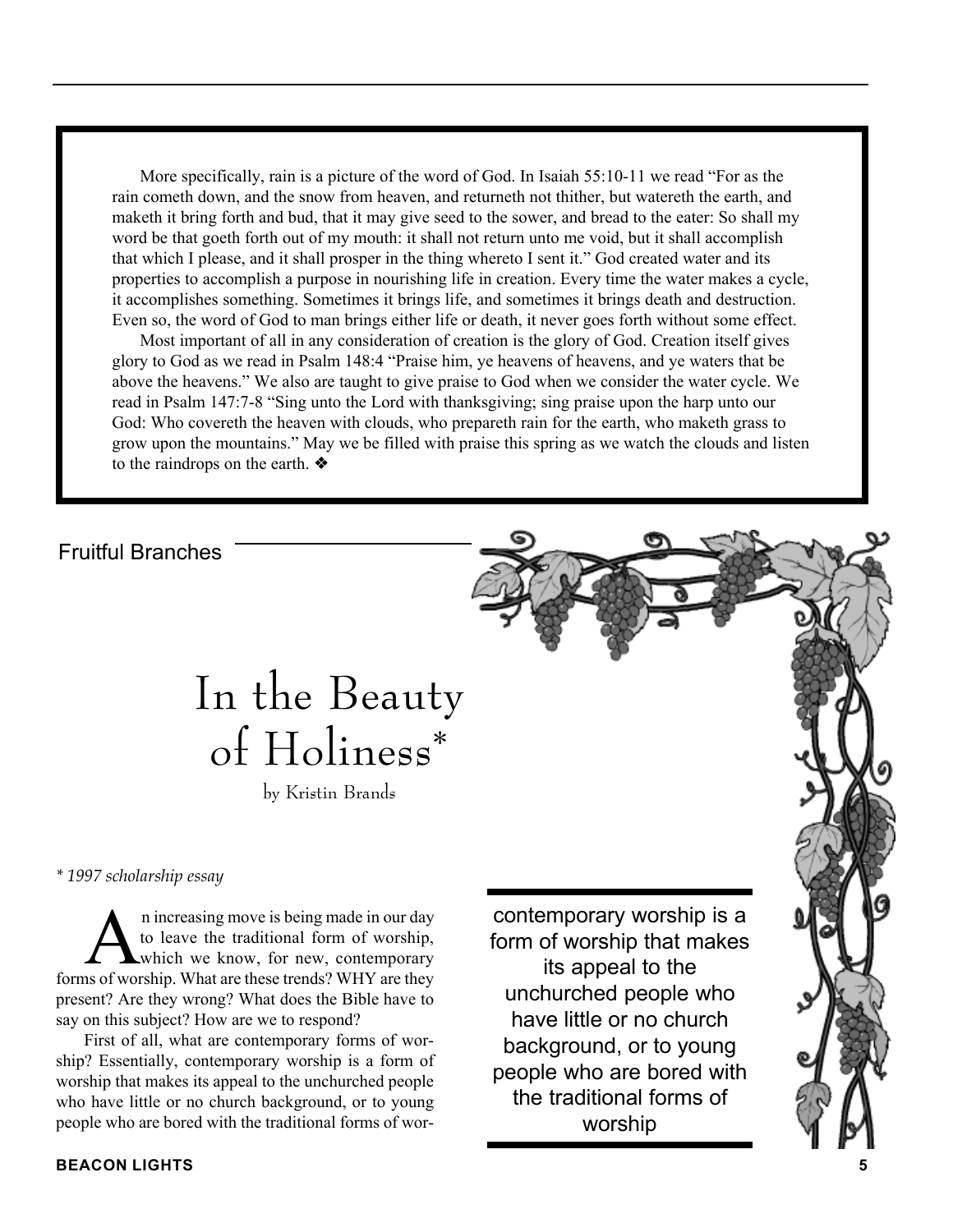ship. In an effort to draw in more people and/or to keep the old, many churches have begun to adjust their services in an effort to make them more appealing to these groups.

Having spent one year at Dordt College, I have seen this very plainly among the young people there. "Praise and Worship" services held in the chapel there on Sunday evenings became a church replacement for many of the students there. These "services" consisted solely of singing, primarily of shallow songs filled with emotionbased words and repetition. The audience spent the majority of the time clapping, waving their hands, swaying, or hugging "the friend next to them."

Although a popular church replacement among students, those services were not officially labeled as such. Other Dordt students attended a newly revised actual

> Although a popular church replacement among students, those services were not officially labeled as such.

church service in town to which ½ hour of praise and worship style music had recently been added.

Another example can be seen in Pella, Iowa. According to Rev. Mark Beach from the First Christian Reformed Church (CRC) there, a  $5<sup>th</sup>$  CRC is organizing there with the deliberate intention of implementing a "contemporary worship style" in order to draw unchurched people to its services. He comments on that:

"You start to change things in your services. The non-religious haven't much of a feel for the holiness of God, so you do away with silent prayer and expressions of our littleness. Secularists don't like to confess their sins, so you remove the service of penitence. Without confession of sin, you hardly need the grace notes of assurance of pardon: out it goes. In general, you assume that the non-religious like things simple and upbeat. That's where much of the popular culture is, after all, so away with lament, away with hard questions, expressions of anguish, dark ambiguities of any kind. While you're at it, away with creeds and confessions, away with explicit references to Christian doctrine, or to the history of the Christian church."

In essence what these churches are doing is trying to make church less religious to appeal to the less religious people. This of course is impossible. Making a church service non-religious is like making a basketball game non-athletic. The more it changes, the more it loses its original form.

In addition to the few examples I have given, there are many other variations of modern contemporary services. Many churches substitute "dialogue" for sermons, which can be either groups on stage discussing a topic, or else discussion between the minister and the congregation. Some churches substitute dramas for the entire service, so that "Go Down Moses," for example, may replace a sermon on Exodus. Or we hear news about "Clowns for Christ" and their fantastic services for **Christ** 

The exact form of contemporary worship methods varies slightly from church to church, but all contemporary methods of "worship" have some basic characteristics.

First of all, the idea that the unbeliever needs a boost of therapeutic self-esteem is central. In other words, they believe that the unbeliever needs to be built up emotionally from church in order to enjoy it. Thus the "negative," unpopular teachings of total depravity or our sinfulness are done away with. No mention is made of God's holiness or justice, but only of His love, and how He can build up our lives and solve our problems. One who has attended such a service might say, "Now I understand what the Christian faith is all about: it's not about repentance, or humbling one's self before God—it's got nothing to do with boring doctrines; it's not about the hard, disciplined work of mortifying our old nature and learning to make God's purposes our own. The Christian faith is mainly about celebration, fun, personal growth, and five ways to boost my self-esteem."

Secondly, and perhaps most importantly, they all express the attitude that man has the right to make up his own rules regarding worship. Not Scripture, not God, but man is the authority.

> they all express the attitude that man has the right to make up his own rules regarding worship.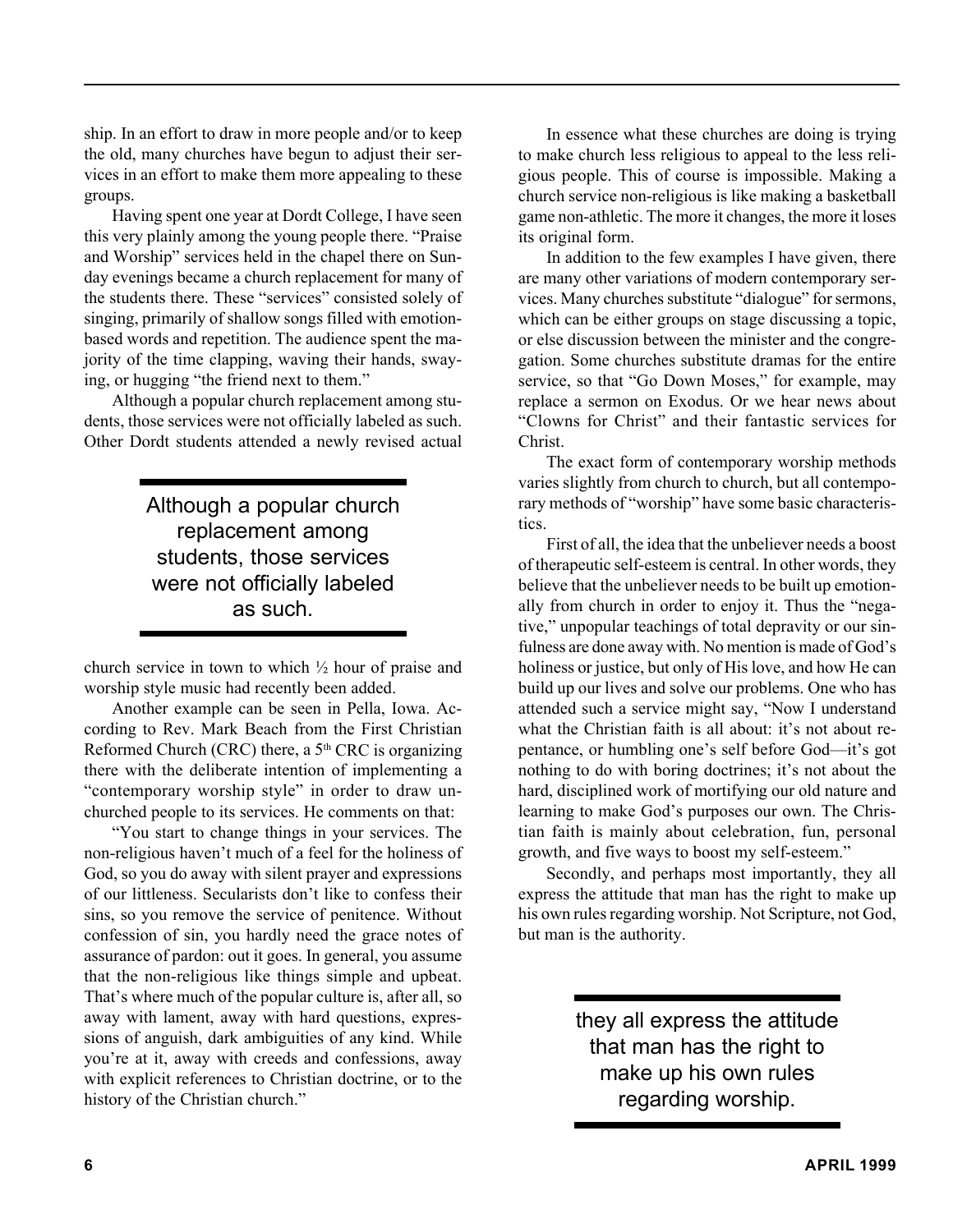WHY are we seeing these trends? What reasons do people give for putting their innovations above God's? Michael Horton, in his book, *Putting Amazing Back into Grace*, lists 6 reasons commonly given by advocates of contemporary worship styles. They are as follows:

- 1. The Evangelistic Motivation: what is attractive to the unchurched?
- 2. The Contemporary Argument: worship has to keep up with the times; the archaic turns people off.
- 3. The Pragmatic Argument: we have to do what it takes to bring the people in and keep them there.
- 4. The Domestic Argument: children get little out of the conventional service, so let them have their own.
- 5. The Emotional Argument: the services are dull! Do something to liven it up!
- 6. The Ecumenical Motivation: people learn from each other.

Churches improve by sharing with other churches. The pulpit and pew both contribute. One person "up there" can't do it all alone. One denomination can't know it all. Old ways don't have all the answers. Let's share!

While these arguments may overlap, they clearly show the type of thinking which underlies the current contemporary church movement.

What must be our reaction to these attitudes? Quite plainly, we can do none other than to reject them wholeheartedly. The Bible alone must be our guide throughout this life. We must never pretend to be wiser than God by setting our own methods of worship based on what **we** think is best, or will draw the most people. The Heidelberg Catechism speaks concerning this in Lord's Day 35,

"What doth God require in the 2<sup>nd</sup> Commandment? That we in no wise represent God by images, nor worship Him in any other way than He has commanded in His word."

### nor worship Him in any other way than He has commanded in His word.

The Bible is plain on what is required for worship the preaching of the Word. That must be the central part of our worship, not singing programs, lively clapping and arm-waving, emotion-centered personal growth messages, or any other form of "worship."

I Corinthians 1:21 says, "It pleased God by the foolishness of preaching to save them that believe." What kind of preaching? Of a buddy God who loves us all and will solve all of our problems if only we will allow Him? Verse 23 answers that question for us: "We preach Christ *crucified*." The preaching of Christ crucified is the preaching of a just and holy God who hates and punishes sin. Christ's death is the clearest example of His just hatred for, and punishment of, sin. As this passage says, to the world this is "foolishness." "But God hath chosen the foolish things of the world to confound the wise, and the weak things of the world to confound the things which are mighty" (vs. 27).

We can know that God does not tolerate worship which He has not commanded from a few examples given

### God does not tolerate worship which He has not commanded

us in the Bible. The first case seen is God's rejection of Cain's offering. Since his offering was not what God had commanded, He had no tolerance for it. Likewise, the kingdom of Israel was torn by God from Saul because he offered the sacrifice without waiting for Samuel to do it as God had commanded.

Thus we can see, that contemporary forms of worship are wrong, first of all, because they pretend to be wiser than God who has chosen the preaching of Christ crucified to be the means of salvation.

Secondly, the contemporary forms of worship are wrong because of the view of God which they display. Man's worship is determined by his understanding of God. Michael Horton says, "What we believe about God and salvation ultimately determines the object, focus, fervor, and direction of our worship." Contemporary forms of worship show, through their worship, that they view God as a cream puff, or a big buddy, rather than a holy God. This is shown through their services where the focus is always on man and His welfare, rather than the great and holy God. Their worship reflects that they view God as kind and compassionate (which He certainly is), but also that He is harmless, morally insin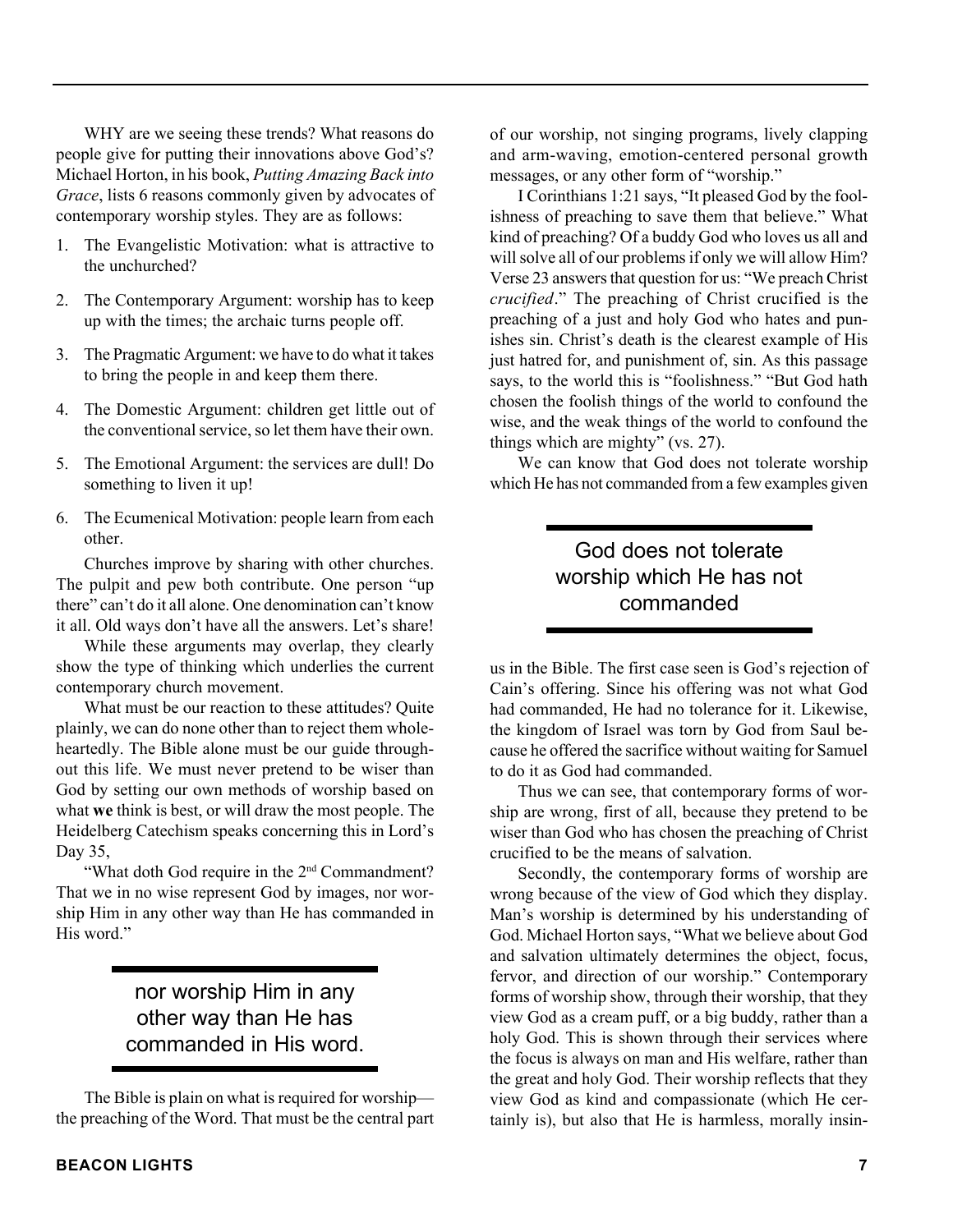cere, and robbed of any holiness that matters. This is not the Biblical view of God which we must have. If we have the correct view of God, it will certainly become manifest in our worship to Him.

How will a proper attitude toward God become manifest in our worship to Him? John 4:24 speaks clearly concerning this: "God is a spirit, and they that worship Him must worship Him in Spirit and in truth." We read in Psalm 29:2 to "Worship the Lord in the beauty of holiness." That verse tells us what is beautiful in God's eyes. He delights in holiness, and that is the mood He commands us to be in for worship. Psalm 95:6 records, "O come, let us worship and *bow down*, let us *kneel* before the Lord our maker." As we can see, the Bible repeatedly reveals God to us as a holy God whom we must worship with deep reverence and awe, not with the happy-go-lucky, care-free, man-centered attitude shown in the contemporary forms of worship which seek to appeal to man.

In another place in his book, Michael Horton asks the following questions:

"If Jesus Christ entered at the back of our church on Sunday morning, would we all clap our hands and dance and sing, 'Happy days are here again'? Would we show Him our 'God is rad, he's my dad' sweatshirt? Or would the room be suddenly filled with awe-stricken silence?"

The answer is obvious. Our worship must be reverent or it is not directed to the real God of the Scriptures. It must be obedient in every aspect if it is to have God's blessing.

### From the Web

It is important, too, to remember that the Reformation has always stressed the principle that we are to include in worship services only what is COMMANDED by God. We may not include anything as long as the Scripture does not directly forbid it. Rather, we may include something only if God clearly introduced it. Only God has the authority to determine how He is to be worshipped.

We must not accept these new, contemporary forms of worship, but rather, let us "stand fast, and hold the traditions which we have been taught" (II Thess. 2:15). We must be sure also to teach these truths to our children so that when they are old they "will not depart from it" (Prov. 22:6). May our worship of God always be Godcentered, based on what He commands in His Word, worshipping Him as holy God. May we always "serve God acceptably with reverence and Godly fear, for our God is a consuming fire" (Hebrews 12:28, 29).

#### **Sources:**

Beach, Rev. Mark. *The Outlook*.

*God—The Holy Bible* (KJ Version) Nashville, Tennessee: Thomas Nelson Inc., 1975.

Gritters, Rev. Barry. *Public Worship and the Reformed Faith*. Byron Center: The Evangelism Society.

Horton, Michael. *Putting Amazing Back into Grace.* Grand Rapids: Baker Books, 1996. ❖

*\_\_\_\_\_\_\_\_\_\_\_\_\_\_\_\_\_\_\_\_\_\_\_\_\_\_\_\_\_\_\_\_\_\_\_\_\_\_\_\_\_\_\_\_\_\_\_\_ Kristin is a member of Edgerton Protestant Reformed Church in Edgerton, Minnesota.*

## Doesn't Romans 10:9 Mean That We Must Ask Jesus Into Our Hearts?

by Rev. Moore

#### **Question**

I was talking with one of your young people, and she told me what you people believe, and I do not agree with her. You see I go to (another de-

nomination) and we believe that you are to ask God or Jesus into your heart. If you disagree then look to Romans 10:9.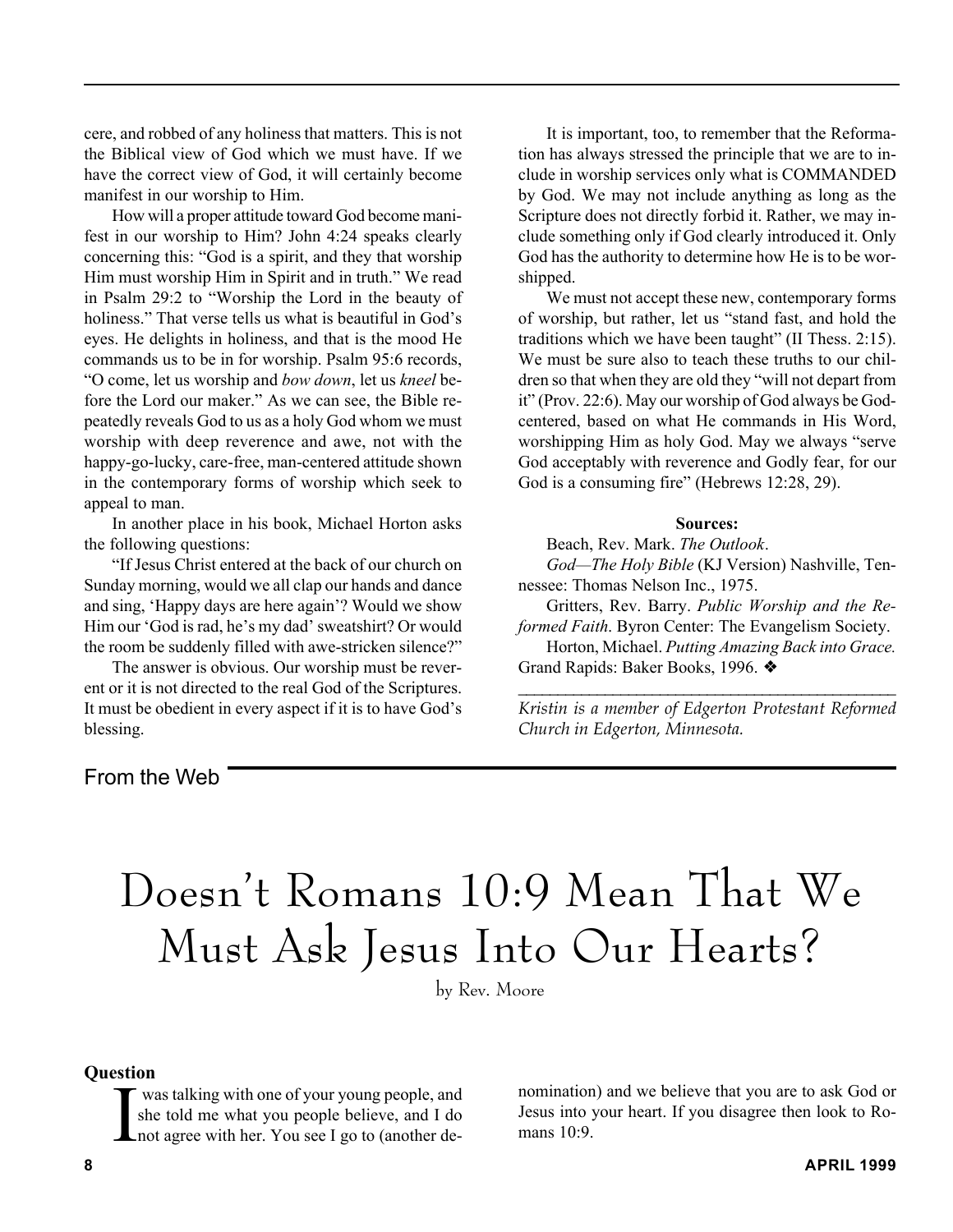#### **Answer**

I is well in the first place it is good to hear that young<br>people are discussing together the doctrines of<br>the Word of God. The only answers to our ques-<br>tions concerning faith are those that are given us by God n the first place it is good to hear that young people are discussing together the doctrines of the Word of God. The only answers to our quesin his infallible Word. And immediately as we consider together questions that arise in our understanding of God's Word we must understand that the Scripture has not many meanings. The Scripture sets forth the one true teaching of God given to His people. The Bible is not of any private interpretation (II Peter 1:20-21). And by the grace of God being given ears to hear and hearts of understanding we shall hear what God says to His church in the Word.

This means that when we turn to the Scripture for the understanding of any truth we may not use any one verse out of the context of the rest of the Scripture. The Scripture is one organic whole that teaches the one truth of God, this means further that the Scripture can have no errors. If there seems to be contradiction then we know this cannot be, the Holy God gives us a Holy (pure) Word. Thus we must understand each text in the context of that one true and Holy Word.

With respect now to salvation we must understand that repeatedly the salvation of the church is set forth in the Word as the work of God, and not of man. This is repeatedly stated in the whole of God's Word, both in the Old and New Testaments. For the moment we take note that this is literally stated in the passage of God's Word in Ephesians 2:8-10 "For by grace are ye saved through faith; and that not of yourselves: it is the gift of God: Not of works, lest any man should boast. For we are his workmanship, created in Christ Jesus unto good works, which God hath before ordained that we should walk in them." Further, we must understand that Jesus says to us that apart from the work of God we cannot even see the things of God's kingdom. He does this in his reply to Nicodemus in John 3:3 "Jesus answered and said unto him, Verily, verily, I say unto thee, Except a man be born again, he cannot see the kingdom of God." Again in the context it is evident that it is the Spirit of God alone that causes us to be born again. As we had nothing to do with our natural birth so we can have nothing to do with our spiritual birth. Paul points out that the fruit of the fall is that God's word in Genesis 2:17 came to pass. When Adam ate of the tree man died, see Romans 5:12. Further, Paul points out that apart from the quickening power of God man is dead in sin and trespasses, Ephesians 2:1-3. The dead man can do nothing to make himself alive, nor can we.

The apostle Paul makes this so clear in the ninth chapter of Romans as well. It is not of him that willeth nor of him that runneth, but it is God that showeth mercy.

The Old Testament repeatedly teaches us that same truth. For example, we turn to Ezekiel 36: 21-22 and read "But I had pity for mine holy name, which the house of Israel had profaned among the heathen, whither they went. Therefore say unto the house of Israel, Thus saith the Lord God; I do not this for your sakes, O house of Israel, but for mine holy name's sake, which ye have profaned among the heathen, whither ye went." The only reason that true elect Israel is saved or that we are saved is God's name sake, because of His faithfulness. He does not save us for our sake, but for His Holy name's sake. Malachi 3:6 states this same truth emphatically.

It is in the light then of all of Scripture that we read the text that you have noted in your question. Romans 10:9 "That if thou shalt confess with thy mouth the Lord Jesus, and shalt believe in thine heart that God hath raised him from the dead, thou shalt be saved." In the light of all Scripture we must take this word literally that all those confessing with their mouths the Lord and believing in their heart that God hath raised him from the dead, shall

> What if it were true that salvation was dependent on our asking God or Jesus to come into our hearts. Then we are stronger than God, for He must wait for us to do something. Then I have a God who is no more than I let Him be. How terrible!! For I am a sinner, in fact I am dead in sin apart from God's grace. If salvation is dependent upon me then I shall be forever lost, no hope, no comfort.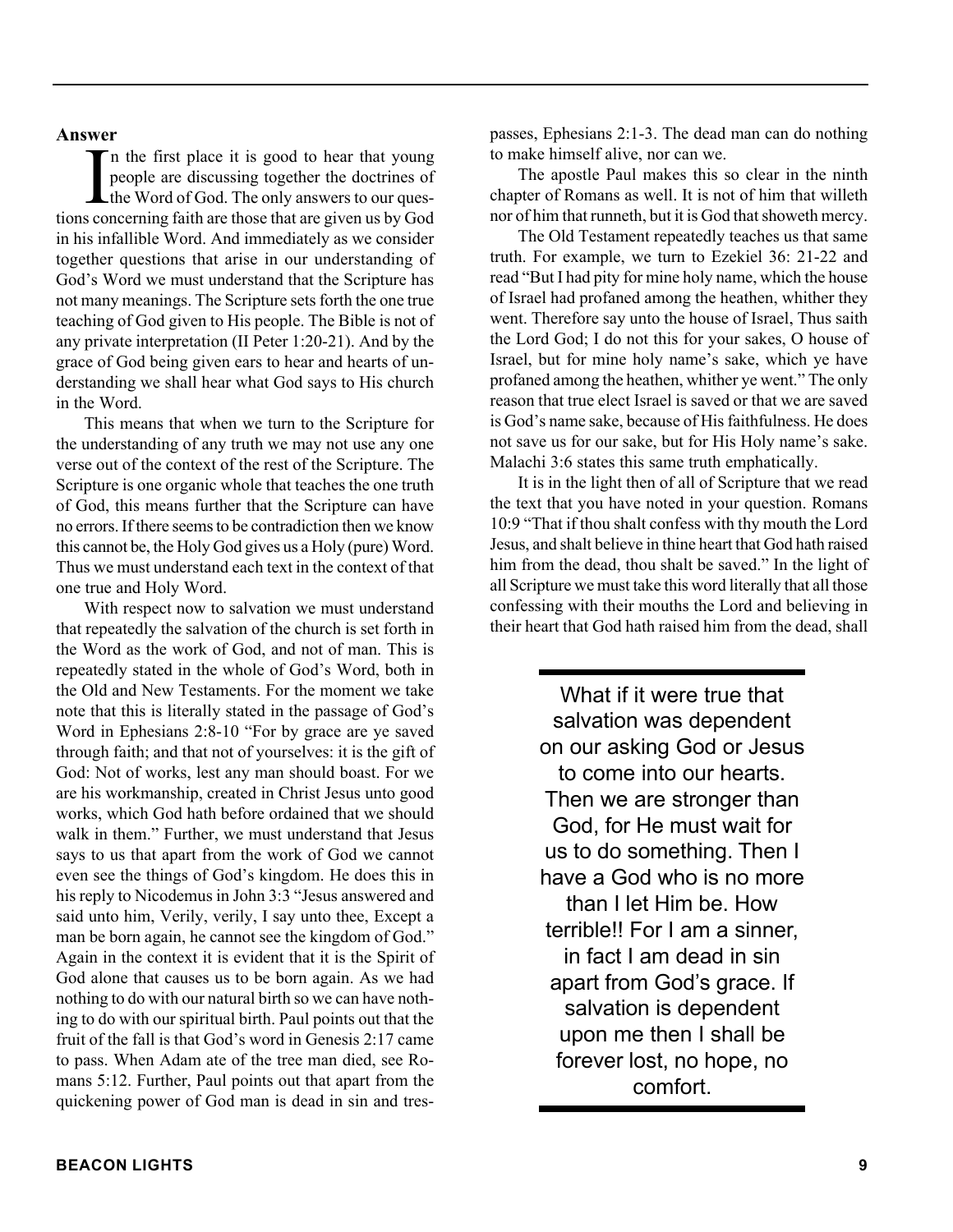be saved. This is truth and it is absolute truth. But who then believe? The answer is—those whom God has chosen in Christ, those whom He has redeemed by Christ's blood, those whom He has quickened (Ephesians 1:3- 10), and those that He has powerfully called by the preaching of the Word by the true servants of God whom He has sent. These believe and truly confess the Lord Jesus Christ; which is the immediate context of this text– look ahead to the verses 13 and following.

Besides, there is the practical aspect of your question. What if it were true that salvation was dependent on our asking God or Jesus to come into our hearts. Then we are stronger than God, for He must wait for us to do something. Then I have a God who is no more than I let Him be. How terrible!! For I am a sinner, in fact I am dead in sin apart from God's grace. If salvation is dependent upon me then I shall be forever lost, no hope, no comfort.

## From the Pastor's Study

But it is not so. My God is Jehovah, the Sovereign God Who rules and governs all things, and whose work of salvation is His work alone. Then I have comfort because God has given His Only Begotten Son to take away all my sin and to make me His child. He loves me with a saving love, then I have the assurance that nothing can separate me from that love of God. Read Romans 8:28 end in this connection.

I hope this helps. I am glad that you take a sincere interest in the truth, may God grant that you may see the comfort of the true gospel of grace.

*Remember to write your questions to me at revmo@mtc1.mtcnet.net Also feel free to write follow up questions.* ❖

*\_\_\_\_\_\_\_\_\_\_\_\_\_\_\_\_\_\_\_\_\_\_\_\_\_\_\_\_\_\_\_\_\_\_\_\_\_\_\_\_\_\_\_\_\_\_\_ Rev. Moore is pastor of Hull Protestant Reformed Church in Hull, Iowa.*

# The Wet and the Dry Fleece

by Rev. Richard Smit

In Judges 6:34a we read that "the spirit of the LORD came upon Gideon." The LORD clothed Gideon in the Spirit of the LORD in order to qualify and equip him with the spiritual strength needed n Judges 6:34a we read that "the spirit of the LORD came upon Gideon." The LORD clothed Gideon in the Spirit of the LORD in order to for the battle. The Spirit of the LORD would be his full suit of armour, his coat of mail, his shield and buckler, and his helmet. What the LORD does here shows His faithfulness and His wisdom. Because the battle is the LORD's, the LORD would not send His servant, Gideon,

into the battle against the Midianites poorly equipped. The LORD equips Gideon with His own Spirit and grace.

When the Spirit of the LORD was bestowed on Gideon for his position of deliverer and judge, we learn that Gideon blew a trumpet and sent messengers throughout Manasseh, Asher, Zebulun, and Naphtali in order to gather together for battle against the Midianites. Many heeded Gideon's call to battle. In so doing, they submitted to him as the God-appointed deliverer. Following

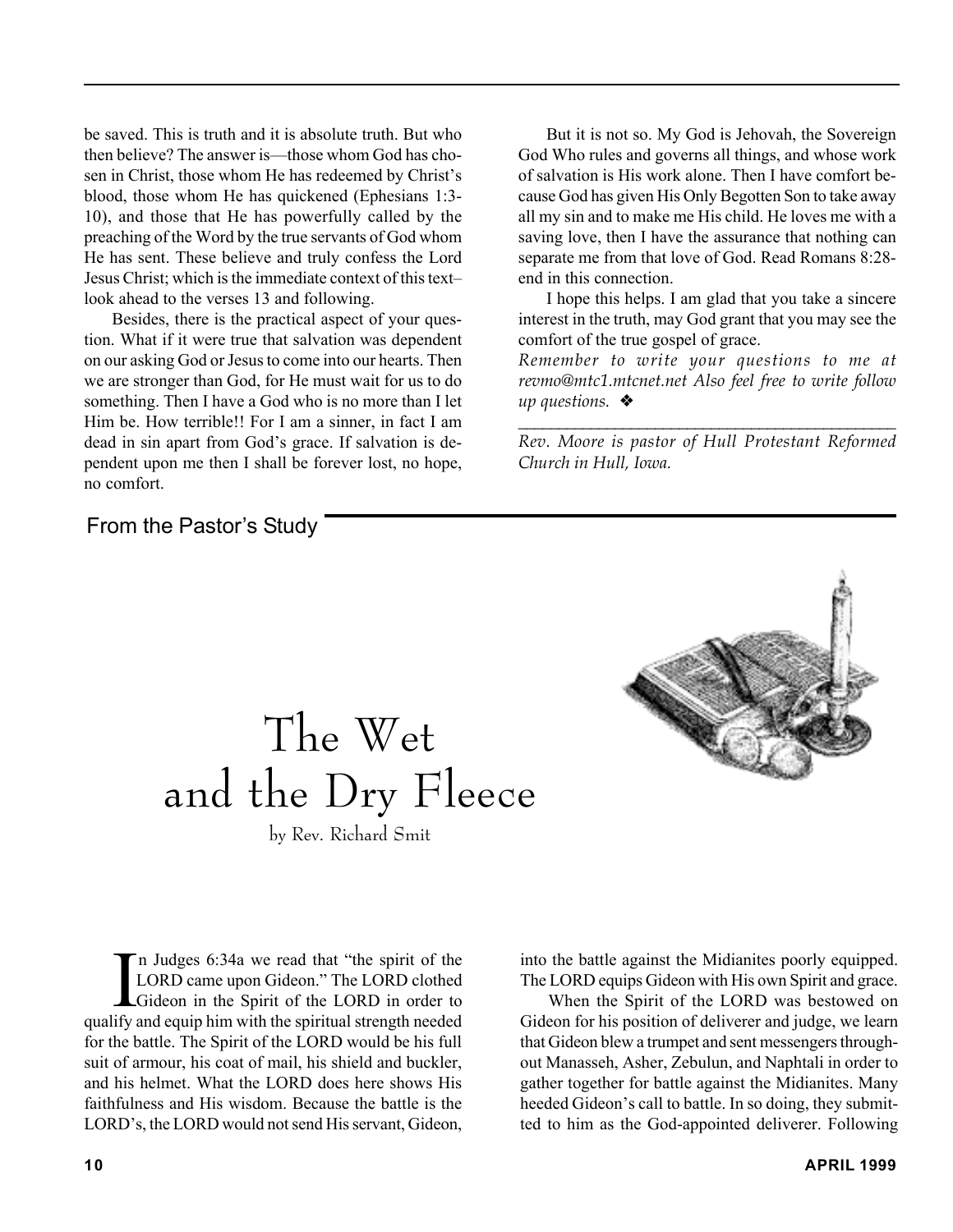the lead of Gideon, they gathered together to fight against the Midianites.

The number of those who gathered together was not large in comparison to the Midianites who had settled and camped in the valley of Jezreel. In fact we learn that there were also Amalekites and the children of the east with them as well. When Gideon surveyed this situation, there was an obvious difference. His troops numbered only 32,000 men in comparison to the Midianites, who numbered "as grasshoppers for multitude" (Judges 6:5).

In that troubling situation, Gideon sought Jehovah for a sign to strengthen his godly resolve to lead into battle the soldiers which Jehovah had provided. He needed this double sign to stimulate his faith in Jehovah, Who alone delivers His people out of all their troubles.

Gideon besought Jehovah that He would grant a sign to show that indeed He will save His people by the hand of Gideon (Judges 6:14,16). To show the certainty of that promise Gideon asks the LORD to give a sign by a piece of fleece.

"Fleece" is another word for wool from sheep. One of the outstanding characteristics of the fleece, which is important for this passage, is its ability to absorb water. It is a natural water absorber and does it very well.

Gideon would take a cloth of the fleece (like a hand towel) and would lay it on the ground. He asked the LORD that overnight while he slept the dew would appear only upon the fleece, and that the blades of grass and dirt around the fleece would remain completely dry.

The LORD heard the request of Gideon and answered. Behold, in the morning Gideon went and checked the fleece. Sure enough, the fleece was so full of dew that he wrung out a whole bowl full of water. However, after careful inspection, the ground around and all the grass around the fleece was completely dry. Not even one drop of dew was found around the spot where the fleece had lain.

After contemplating the sign, Gideon realized that it is the nature of the fleece to absorb water. Although it was indeed amazing how much water the fleece had absorbed, yet that was according to the nature of the fleece. Gideon realized that this sign by itself was not sufficient to bolster his spiritual trust and resolve. Thus, Gideon requested the second sign.

Gideon besought that the LORD not be angry with him for requesting this second sign. He pleas that the LORD be longsuffering towards him and patiently bear with the weakness of his faith. Gideon asked in verse 39b, "Let it now be dry only upon the fleece, and upon all the ground let there be dew." This sign would also require a miracle. Such a sign would fully reveal truth about God's Covenant faithfulness in an amazing work of God's providence to make the fleece not absorb the dew. Only that, Gideon was convinced, would bolster his trust in Jehovah and confirm the promise.

God did so that night as Gideon requested. Gideon woke up the next morning and inspected the fleece. He picked it up, and it was light and dry while there was dew on his shoes, on the blades of grass nearby, and on the ground around the fleece. The LORD had answered Gideon's request. With this double sign, he was ready to fight.

How did the signs of the wet fleece and then the dry fleece so confirm his faith that he with only 32,000 Israelites was ready to fight the huge host of the Midianites? What did those signs mean?

Some have interpreted the signs to mean that Gideon must be warm (wool) and overflowing (full of dew) with zeal while the other tribes and people were indifferent to the necessity to fight the Midianites. Then when those around him are full of excitement and impatience, Gideon must demonstrate coolness and dryness of heart so that Israel does not rush wildly into the battlefield. Others, as the Rev. G. Ophoff recorded in his commentary on this same passage, have interpreted this double sign as a type of the birth of Christ from the virgin Mary. However, these are not the correct interpretations of the passage.

The best and proper interpretation is found by interpreting this passage in light of other passages of Scripture. We find elsewhere in the Old Testament that dew was very significant. In the Old Testament, God said that when Israel would serve Him, Israel would receive from His hand "the dew of heaven" (Genesis 27:28). When Israel did not serve the LORD, God withheld that the dew of heaven as judgment upon their wickedness. In their disobedience, God caused the heavens to become as brass (Genesis 27:44). That judgment of God was what happened to Israel when they worshipped Baal. The LORD took away the "dew of heaven" by means of the Midianites who stripped the land of its good gifts and left the Israelites terribly oppressed. The LORD chastised His people and revealed His displeasure against a nation that forsook Jehovah.

In light of those passages, we understand that the fleece was a type of Israel, the ground around the fleece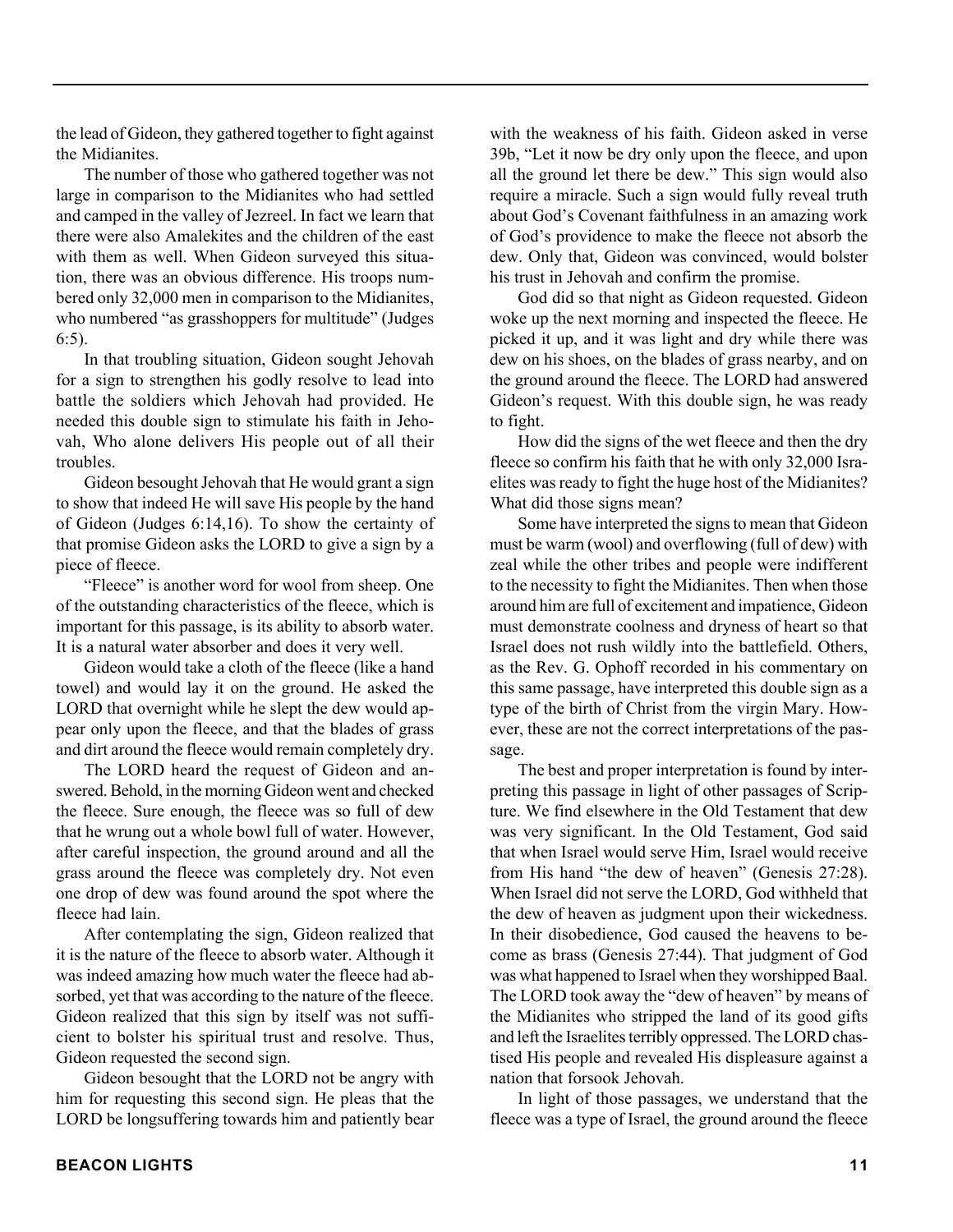was a type of the surrounding nations, and the dew represented the earthly gifts which God gives to His people.

However, the dew represented more than just earthly gifts of Jehovah to His people. To the believing Israelite, the physical "dew of heaven" and all the earthly gifts of Canaan were a token of God's Covenant goodness to them. They were signs of the spiritual gifts of the Covenant promise, and those earthly signs pointed them to the heavenly Canaan of perfect peace, prosperity, and fellowship with God in Christ Jesus. Therefore, when the believing Israelite enjoyed with his healthy family the food and abundance of the land, he looked beyond the earthly unto the heavenly reality. As the believing Israelite served the LORD in the fear of His Name, he was consciously aware of God's Covenant blessings upon him.

When Gideon saw the first sign, he understood that at one time in Israel's history, they were filled with the dew of heaven. The nation obeyed Jehovah. For example, while Joshua was leader in Israel, Israel served Jehovah faithfully. In that faithfulness, Israel enjoyed the bounty of the land of promise as tokens of God's Covenant blessings upon them.

However, when Israel swiftly fell into apostasy in virtually one generation, the LORD visited His people in judgment. Then Israel was like the dry fleece. For a time she lacked the tokens of God's Covenant blessings in the Old Testament type and shadow of prosperity in the land of Canaan. That was true of Manasseh under the oppression of the Midianites. For her idolatry, Israel was like the dry fleece. No doubt, that was difficult for the believing Israelites to endure. Under that oppression of the Midianites, it looked outwardly as though God had forsaken them. Gideon even thought so when the Angel of the LORD visited him.

However, would Jehovah forsake His people? Gideon knew that Jehovah, Who sovereignly withheld the earthly gifts, was in control over the nation as He was over the fleece those two nights. The Midianites did not oppress Israel apart from Jehovah's control and for His eternal good pleasure. Because they were in God's sovereign and righteous control, Gideon was assured that God could also remove the Midianites from the land and restore Israel as the wet fleece once again. Gideon learned in this double sign that his and Israel's hope and help for peace and prosperity was solely in the Name of Jehovah. This Jehovah Who had spoken to Him would not forsake His people.

Of that same truth the child of God today may also be assured. By nature we are like the dry fleece. Because of our sin, we deserve to be void of God's Covenant blessings. However, according to His eternal good pleasure, God fills us with His Covenant blessings through Jesus Christ our Lord. God did that on the basis of forsaking Christ on the cross for us that we might never be forsaken and without His Covenant fellowship. The result is that since Christ has redeemed us, we are blessed by God with His Covenant blessings. The believer learns through his own life that all our salvation and the enjoyment of that salvation is wholly dependent upon the perfect and finished work of Christ upon the cross. Because of Him, we are like the drenched fleece from a spiritual viewpoint. God causes us to overflow with His abundant goodness. He blesses us with spiritual blessings in our family life, friendships, and worship with the saints on the Lord's Day. Therefore, though we may be outwardly poor, yet in Christ we are very rich with the blessings of God's Covenant goodness.

In the principle of that truth Gideon stood by faith. The future deliverance of Israel was solely in Jehovah's Hand and in His strong Right Arm. Gideon stood convinced of the truth that those who put their trust in Him shall not be confounded. Jehovah shall deliver His people out of all their troubles. Therefore, Gideon was confident that as Jehovah was in control, so Jehovah would use him as one man against a thousand to deliver Israel from the hand of the Midianites.

Was that true? Was Gideon encouraged? We read in Judges 7:1, "Then Jerubbaal, who is Gideon... rose up early." In the encouragement of the double sign, he immediately leads the people into the battle. He was burdened in his heart with the work which the LORD had called him to do. He was willing and ready by faith to fulfil the work of the LORD.

Although Gideon was ready, yet the LORD was not ready for that army to go to the battlefield. What was the problem with Gideon's army? Do you know?

We will answer that question next time, the Lord willing. ❖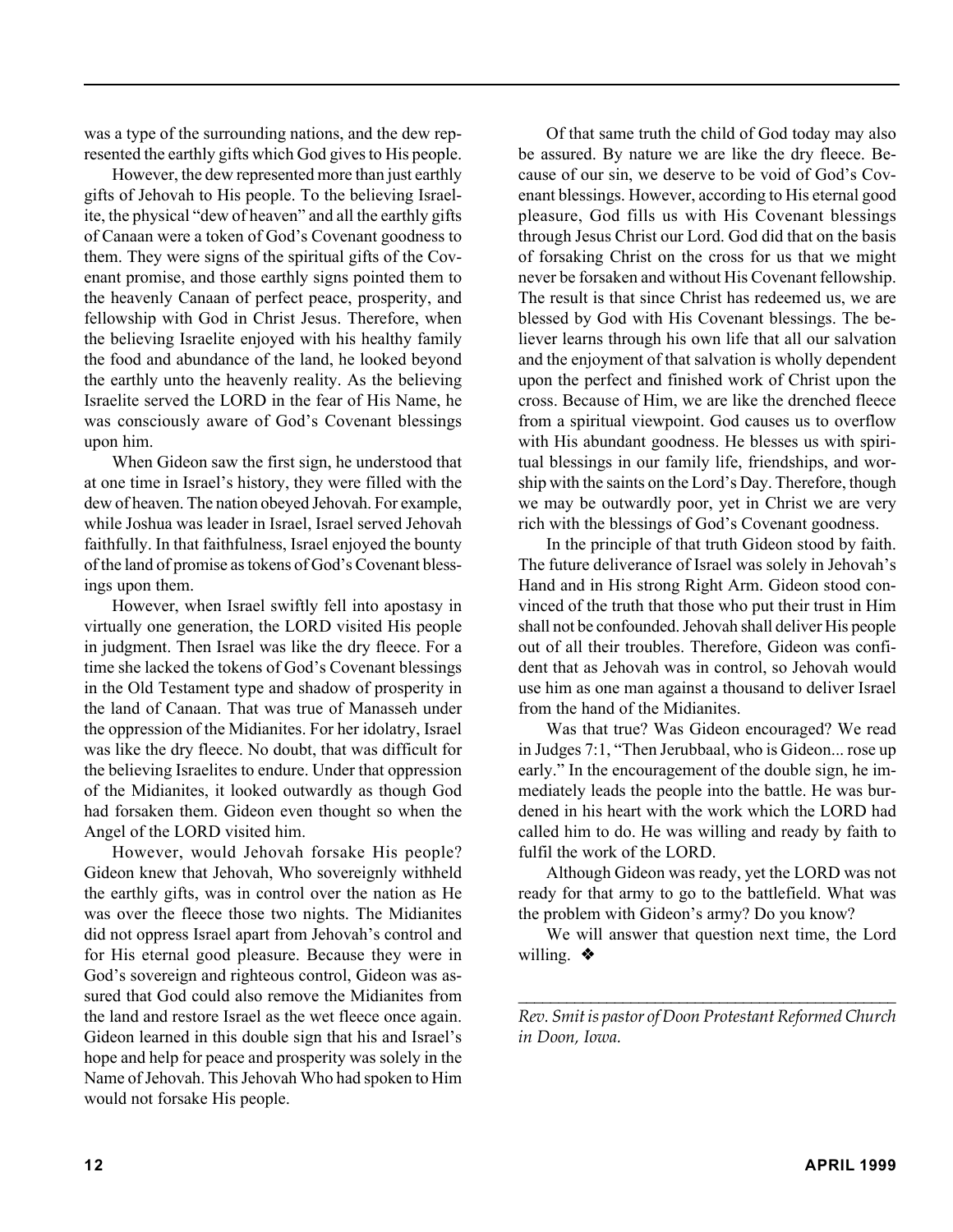## Creation Through the Spectacles of Scripture

## Spring by Rev. Cornelius Hanko

*Reprinted from the April, 1941 issue of* Beacon Lights*.*

The boisterous wind picks up the falling rain-<br>drops and flings them clattering against the<br>window pane. All day long heavy skies drop drops and flings them clattering against the their moisture while icy winds spend their fury in sweeping gusts. Long, naked arms of ice-coated trees bend clumsily before the savage onslaught of the storm. Night closes in swiftly today, changing the misty gloom into murky darkness. Even the corner light looks dismally on as the wind continues to lash the disgruntled spirit of each passerby.

Creations groans.

Yet it groans in hope.

Ah, it seemed to me that it was despair.

Spring, summer, autumn, winter; each giving way before the other, and then all over again.

One moment all is warm and pleasant, fit for the tender rose and snow-white lily, full of vigor and vim. And then the hand of death deliberately wipes it away. Earthquakes, floods, icy winds carrying their burden of snow or rain, burning sun and blistering drought. Devastations of every kind. Ever repeated, over intensified, all through the ages.

One moment the sun strides majestically to the zenith of the heavens, pauses a fleeting second, and then is on his way to the distant West; night stalking in his trail. Passing days and weeks and months and years. As but a shadow. And man's days on earth pass with it. All his wisdom, his inventive genius, his advancements, his treasures, his glories.

"Toiling, rejoicing, sorrowing, Onward through life he goes. Each morning sees his task begun, Each evening sees it close."

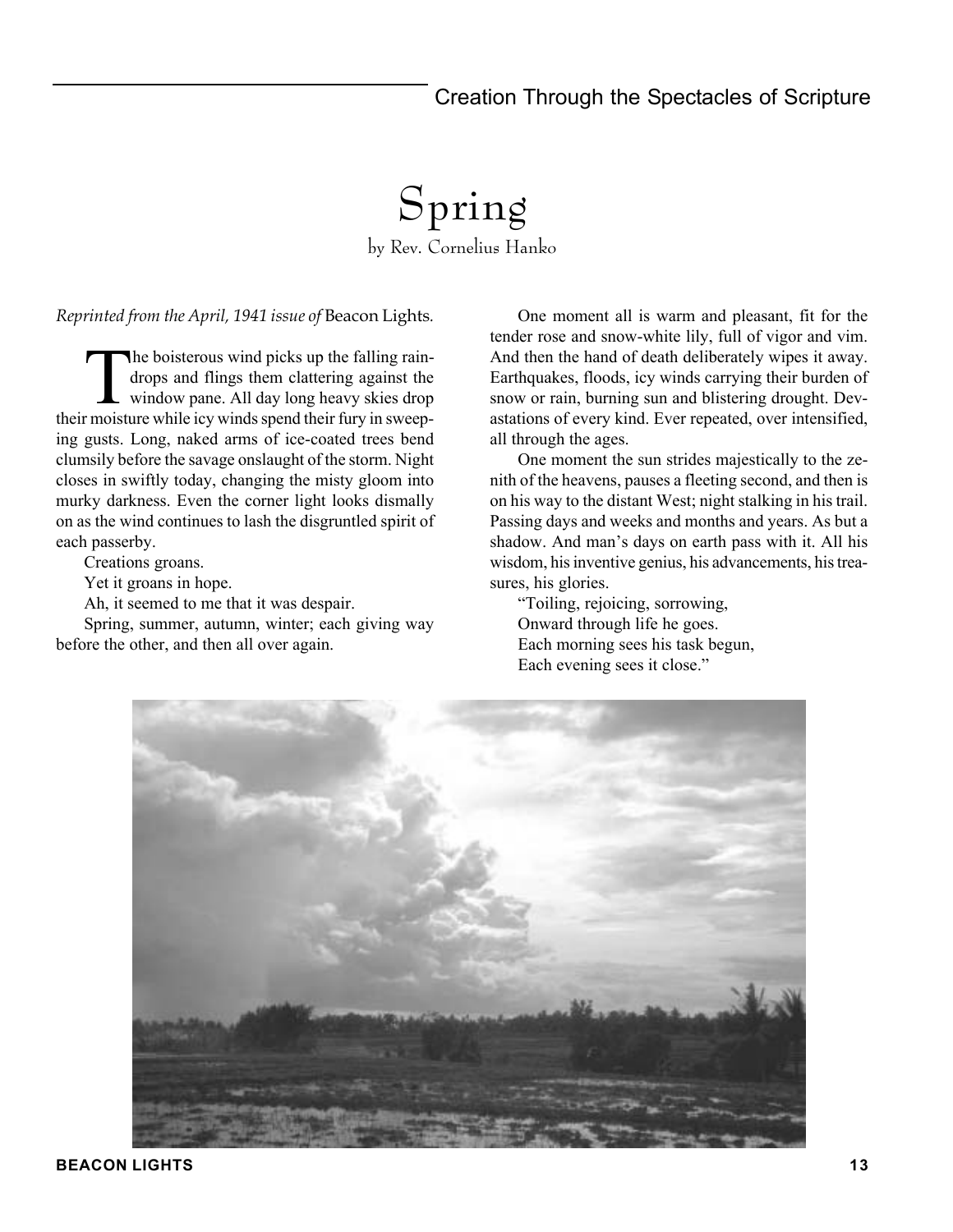## Gem of the Month

And when I looked at man, I said: All is vanity. Why does the "vicious circle" always go on revolving? Why does not creation give up in despair? Why

continue groaning wearily under the curse?

Why should it, if it did not groan in hope?

\* \* \* \* \* \* \* No wind now, no sign of rain, nor a single fleecy cloud in the unspotted azure bright and clear over head. A yellow glow has streaked the eastern sky. The trees stand in rapt attention before the triumphant march of day, banishing darkness before it. A daring robin bursts into song in response to the challenge of the dawn.

The trees have been aroused from their long slumber and have donned a new garment of youthful green. The fields have also come to life, adorning themselves in sparkling splendor. The seedlings in the earth awaken to the warm rays of the sun.

Spring time is the time of resurrection. For creation groans. Even audibly.

Always groaning in hope.

Almighty God speaks to us in parable.

He who called the things that were not as if they were, and sustains them in His power, causes the heavens to declare His glory, the day to utter speech and night to show forth wisdom.

He sustains all things on the basis of His promise, even while He subjects the unwilling creature to vanity, in hope. Therefore, the creature waits in earnest expectation for the manifestation of the sons of God. (Rom. 89:19-22). It, too, will be delivered from the bondage of corruption in that day when He shall make all things new.

Hope maketh not ashamed.

This we know, for once the heavens were rent and the Son of God came into the likeness of our sinful flesh. In our human nature He entered into death and burst its portals wide open.

Death is swallowed up in victory, for GOD raised JESUS from the dead. At the break of dawn.

The firstfruits of our resurrection. He lives, and we, too, shall live. Even as we have hoped in THEE. ❖

*Rev. Hanko is an emeritus minister of the Protestant Reformed Churches of America and is a member of Hudsonville Protestant Reformed Church in Hudsonville, Michigan.*

*\_\_\_\_\_\_\_\_\_\_\_\_\_\_\_\_\_\_\_\_\_\_\_\_\_\_\_\_\_\_\_\_\_\_\_\_\_\_\_\_\_\_\_\_\_\_\_\_\_*

## The Bridegroom Comes

*The bridegroom soon shall come His bride, the church, to claim; May we await with longing hearts And reverence for His name.*

*Let not our earthly cares Our minds and hearts so fill That just a fraction of our time Is centered on His will.*

*May our whole being thrill In every act and thought That we've been chosen to be His— Unworthy souls He bought!*

*Lord, make us faithful be In expectation true, In faith attuned to Thee; Our lives, O Lord, renew.*

*That when the cry is heard, "The Bridegroom comes!" may we In confidence approach Our wedding feast with Thee.*

*Thelma Westra*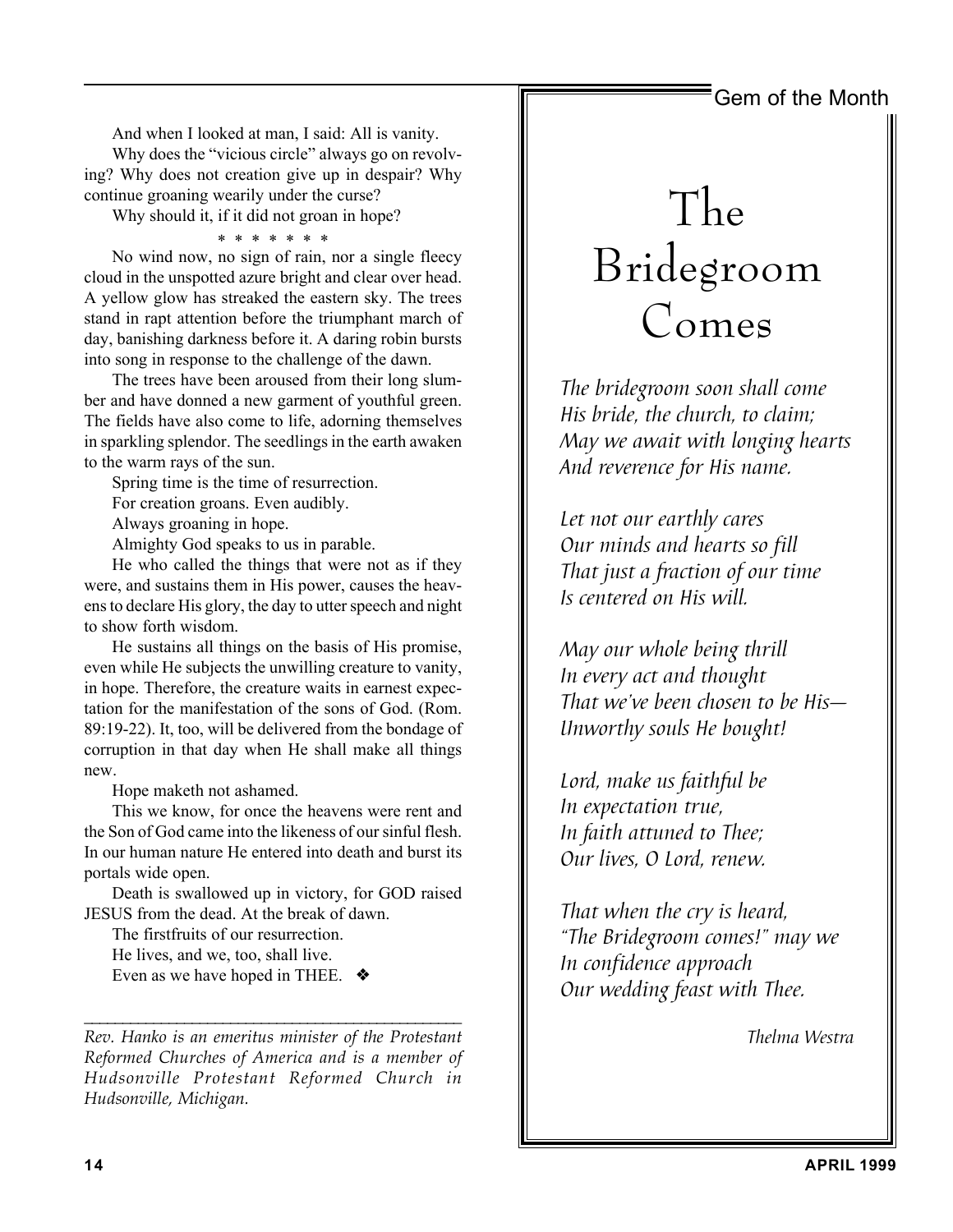

### A Psalter-Psalm Devotional of Praise to Our Sovereign Covenant God

by Skip Hunter

#### April 1 Read Psalm 90

**Psalm 90:1** It is thought that Moses penned the words of this Psalm as a prayer for Israel just before his death. If this is so, then think of the volumes it speaks about the goodness of Jehovah. Moses had tasted that goodness for 120 years. He had had many trials during his life. At the end of his life he can confess that the covenant God has been his dwelling place. A dwelling place or a home is a place where peace and comfort are found. Moses had lived in all sorts of dwelling places. The one he finds most comforting is the presence of his heavenly Father. Moses confesses that God had been his dwelling place wherever he had been. That included the palace in Egypt, the solitude of the Midian desert, and the troubles of the forty years of wandering with the people of God. God had been his dwelling place in all of those situations. Is He our dwelling place? Is He yours personally? Stop and think about this today. Sing Psalters 244:1 and 247:1-2.

#### April 2 Read Acts 17:22-31

**Psalm 90:2** Who created God? Who created the heavens and the earth? From where did everything we see around us come? These questions are debated over and over. There is probably no place we can go, except for where the Word of God is truly understood, that we are not bombarded with the idea that God is not the creator. Moses had no such troubles. He was assured of whom His God was. Moses heard at Mt. Sinai that "in six days the Lord made heaven and earth". He was not skeptical. He did not try to redefine words. He believed by faith. We must have the same faith as Moses. Why? Because it is a sustaining saving faith. That faith will sustain us through all kinds of troubles. That faith has made us whole through the blood of Christ. Don't be confused, young people, your creator has been from before the foundation of this earth. Your savior will be when this earth is destroyed. Our God is a sure God. We may have this as our comfort. By doing this, we will escape the world's uncertainties. Sing Psalters 245:1 and 247:3.

#### April 3 Read II Peter 3:1-13

**Psalm 90:3-4** Time. We never seem to have enough of it. We always seemed to be hemmed in by its passing. But what time means to us is different for God. What we think of taking a long time, happens very quickly in His sight. Moses probably thought that he was in the wilderness a long time with the children of Israel. But he knew better. He knew that a thousand years in God's sight were as nothing. Peter had the same knowledge. These two men had been given by God the knowledge that time was nothing for God. We, too, need to pray for this grace. We must not be a slave to time, but rather we must be a slave to God and His glory. Then we will notice that what seems to be taking a long time is but a short time in His sight. We need this realization so that we can last in this vale of tears. God will come to us, He will come in time. Sing Psalters 244:2, 245:2, and 247:4.

#### April 4 Read Isaiah 40:1-8

**Psalm 90:5-6** Death surrounds man. Every where we look we see death. Even a newborn baby has evidence of death in and on it. We know that the reason for death is sin. Death reminds us of sin. Does it remind us of our sins? But in death is great comfort. We know that our sins have been paid for by the blood of Christ. The death that we see is not the end. No, it is the beginning. Death is the entrance into the beginning of that life in heaven. Are you going to stand by an open grave today? Have you stood by an open grave lately? Find comfort, people of God, that death of the loved one delivered them from this valley of tears. If they suffered from afflicting disease, find comfort in that they now rest in heaven with no pain or affliction. Was the one who died an elderly saint? Find comfort in the fact that they rest in heaven where there is no time. Death is around us, but we need not fear death. Find comfort in the true knowledge of Easter. As we celebrated the death and resurrection of Christ, were we comforted by it? Sing Psalters 245:3 and 247:5.

#### April 5 Read Jeremiah 16:10-21

**Psalm 90:7-8** Yesterday we spoke of death and sin. Today we need to spend some time contemplating our sins. What is sin? Simply put, sin is to disobey God. We know that our sins rise up against us prevailing day by day. What do we do about them? Do we attempt to hide them? Do we attempt to rationalize them away? Do

#### **Devotionals**

The *Beacon Lights* staff is looking for someone willing to help out with writing devotionals. Please consider whether your time and life experience could be used for this task. The spiritual blessings from writing them are boundless, and the future of these devotionals may depend upon your willingness to share some of the responsibility. If you are interested, please contact John Huizenga at (920) 326- 6186 or by the email or mail listed on the inside cover.

#### **YP Discussion Outlines**

*Beacon Lights* is looking for topical discussion outlines and materials to publish for use in other young peoples societies. Please send outlines, articles, or other material useful for a good discussion to the editorial office. Your efforts in sending this material will be much appreciated by society leaders throughout our churches.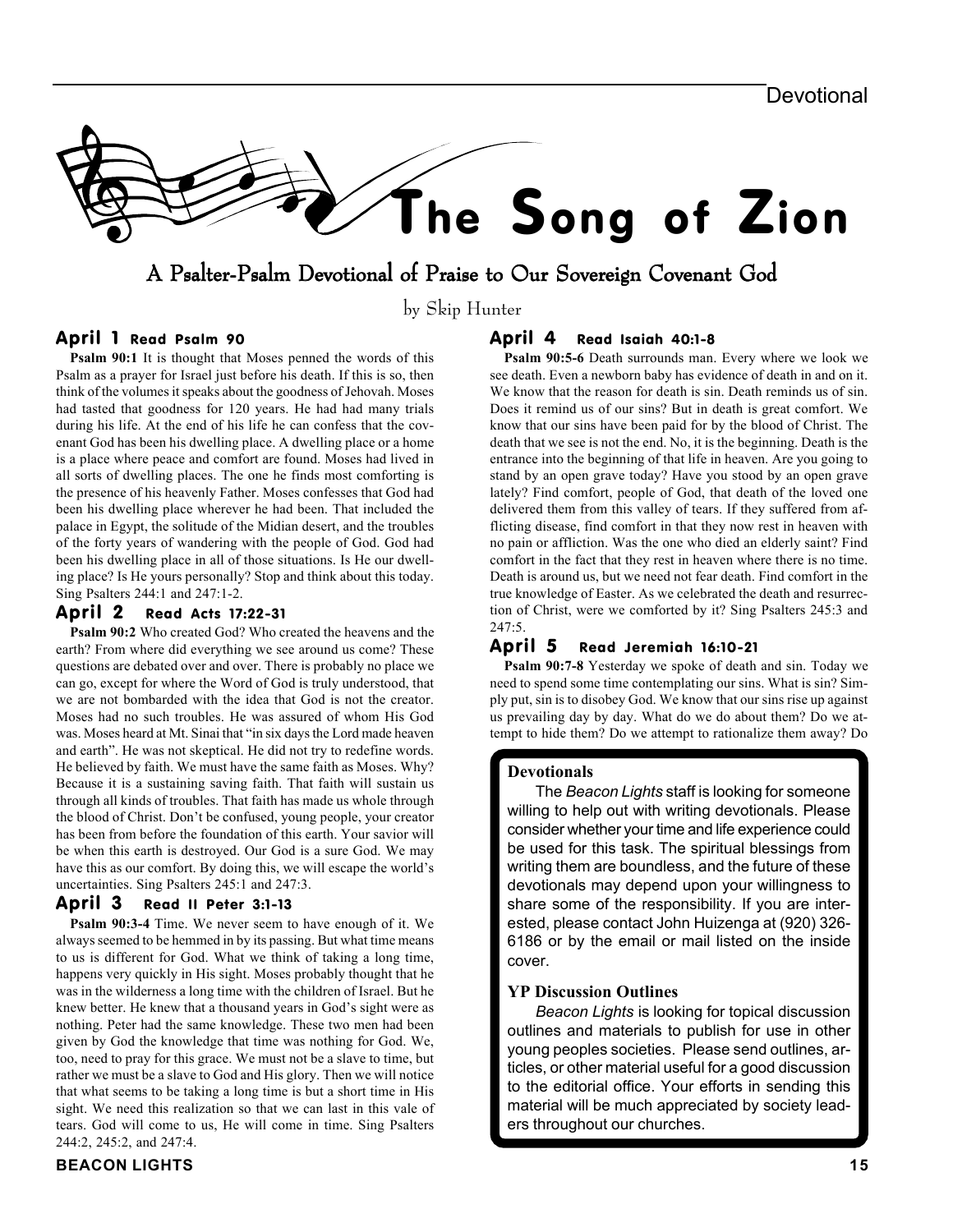we cover up our sins with more sin? Our sin is displeasing to God. When we sin, He is angry with us. He can see all our sins even those which we think are hidden within our hearts. Are we without hope? By no means. Our hope is founded on the blood and death of our Savior Christ Jesus. What must we do about our sins? We must pray for forgiveness. We must confess our sins one with another. We must stop sinning! Only then will our heavenly Father not be angry with us. We can do this, too because He has prepared for us a way. That way is through the blood of Christ. Sing Psalters 245:4 and 247:6.

#### April 6 Read Ecclesiastes 6:1-12

**Psalm 90:9-10** How old are you? This may seem a strange question in this setting, but that is the thrust of these verses. Whether we be very young or very old, these verses speak to us. Moses was very old when he uttered this Psalm. He had seen much in his life. One of the things that he had seen was the seeming futility of life. From the outside it looked as if very little had been accomplished. He, like Solomon, could understand this because of the special wisdom God had given them. They have passed that wisdom to us in the words of our reading and today's verses. We must see the futility of our lives if we live them for our own glory. It is another story if we have lived them for God's glory, however. If we have done that, than our days, no matter how few or how many they have been, have been full. People of God, no matter your age, glorify God and live life to the fullest in this way. Sing Psalter 244:3.

#### April 7 Read Hebrews 10:19-31

**Psalm 90:11** This verse serves as the summary to the previous section. We have seen that God is angry with our sin. We have seen the sureness of death. We have seen the futility of life lived to man's glory. What must we conclude? We must fear God. We must throw ourselves upon the mercy seat of Christ. We must realize that the fear of Jehovah **is** the beginning of wisdom. It is not our wisdom which profiteth little, but it is God's wisdom which profiteth much. God is powerful, but He is also merciful. Let us partake of the goodness of that mercy today and every day. Sing Psalter 245:5.

#### April 8 Read Ephesians 5:6-17

**Psalm 90:12** Moses once again comes back to the idea of time. But now he looks at it from our point of view in God's eyes. He realizes that time is a gift from God that must be used in the right way. His prayer is that God will help him use his time in the pursuit of God's wisdom. So for what are we using our time? Are all of our pursuits for God's wisdom? Have we fallen into the trap of the writers of the *Declaration of Independence* that time should be used for the "pursuit of happiness"? Time is precious. Are we using it to make the most of the opportunities that God has afforded us? Young people, how are you using your time? Fathers and Mothers, what about you? Employers and employees, is your time well-spent as you carry out your daily work? We need to face these questions now, and we will also face these questions at judgment day. Let us pray that God will teach us to number our days so that we may seek after his wisdom. Sing Psalter 244:4.

#### April 9 Read Deuteronomy 32:35-47

**Psalm 90:13-14** After spending forty years in the wilderness with the children of Israel, it is easy to see why Moses utters these words. It was not out of frustration, though we know Moses fell into that sin. But rather it was because of the care that he had for the church of God. Officebearers through out all ages know that God's people need to taste of His mercy. He knew that it was necessary to taste of this mercy in order for them to rejoice and to feel the joy of their salvation. We need to make this our prayer. We must pray this for our family's sake. We need this as churches. We may only do this in the way of knowledge of our sin and knowledge of our Savior. We also know that God will answer such a prayer because He loves us. God's mercy is satisfying because it contains all the spiritual nutrients that we need. Pray for this mercy for yourselves and for your fellow believers. Sing Psalter 246:1.

#### April 10 Read Habakkuk 3:1-13

**Psalm 90:15-16** Moses continues to ask God to show the goodness that He has decreed for His church. This goodness may not always be apparent to the child of God. This goodness may be manifested in affliction, but it is the goodness of God to His people. Of that there may be no doubt! To think anything else of God would belittle His attribute of goodness. God's work unto His people is unlike any work of man. We confess that "even our best works are as filthy rags." God's works are always full of glory. Do we pray to God to make us glad in His works whatever they may be? Do we look for His glory in those works? Let us pray to Him "from whom all blessings flow", and let us pray to be glad in the trials that He sends upon us. Sing Psalters 244:5 and 246:2.

#### April 11 Read Psalm 90

**Psalm 90:17** It has been thought by some that this last verse refers to the covenant work God has wrought in us through our children. We see the beauty of God being first in the covenant He has within Himself. Then He has chosen to extend that beauty by establishing that covenant with us. Finally that covenant is worked out by Him and Him alone through our children. Our children are nothing less than the expression of God's covenant with us. Do we comprehend them as such? Do we see in them the beauty of the Lord? Do we wish to have our quivers full to the measure that God has ordained for us? What are we doing with the covenant children God has given us? What are we doing with them this Lord's Day? Are we teaching them by word and example the full meaning of the Fourth Commandment? Many question have been asked. These questions were also asked at baptism? Our answer was yes then; what is our answer today? Sing Psalter 246:3.

#### April 12 Read Psalm 91

**Psalm 91:1** Monday morning... another week of work or school ahead of us. What are our thoughts as we begin this week? Are they full of dread as we look at what lies ahead? Do we have some difficult moments confronting us? As we learned in the last Psalm, God gives to us afflictions in His goodness. But in His mercy He provides for us a way of escape. That way of escape is in the secret places of the most High. Are you dwelling there, people of God? If you are, then you dwell under the shadow of Almighty God. That shadow is not the ineffectual shadow that we cast upon the ground. That shadow is as mighty as the Almighty. That shadow provides utmost comfort whatever our situation. Dwelling is active. We must actively dwell in that secret place. This must be a life long work. We do not do it by our own strength, of course. But dwell there we must. Sing Psalter 248:1.

#### April 13 Read I Samuel 23:7-14

**Psalm 91:2** This verse bears out the truth that the shadow cast by God is not ineffectual. That shadow is a refuge and fortress. In days gone by soldiers looked for shelter in some kind of fortress. They looked for either a natural fortress on one that had been built for that purpose. It is said that some of the cities during Bible times had walls so thick that chariots could ride on them. God provides us with such a refuge. When we face trials and tribulations in this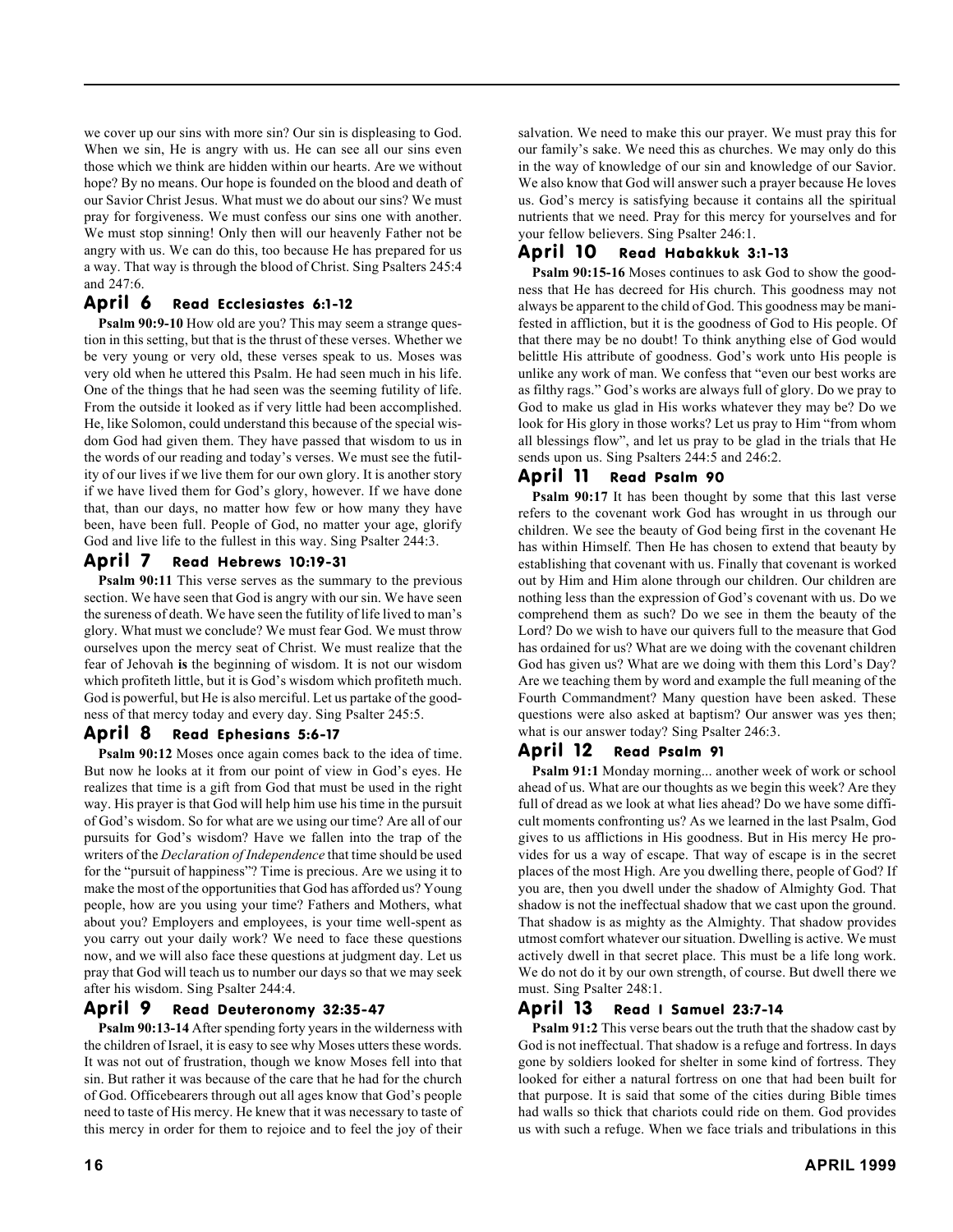life, we must run to the refuge that He provides. By trusting in Him our afflictions are light lasting only a moment. To trust in any other fortress is to face disaster. Face your afflictions, people of God, by running to the refuge provided by the most High. Sing Psalter 248:2.

#### April 14 Read I Samuel 23:19-29

**Psalm 91:3** Even though it is thought that David did not write this Psalm, the thoughts in it were his experience. We see that from the reading yesterday and today. David felt oppression from Saul. He also felt oppression from those whom he thought were his friends. But yet he could know that God would protect him from all evil. Is this our experience? By dwelling in God's secret places we can rest assured that He will save us when we are in distress. This is not hope in the human sense of the word. No, this is the hope that has its firm foundation in the faith given to us by God through Christ. Let us pray for this hope to carry us through all afflictions set in our paths. Sing Psalter 248:3.

#### April 15 Read Deuteronomy 32:7-14

**Psalm 91:4** It is thought by some that this Psalm is a continuation of Psalm 90 written by Moses. Moses used the figure of an eagle in his writings in Deuteronomy. This was no idle picture. It was the picture provided to him and the church at Sinai. Even as an eagle is jealous for her young, so God is jealous for His church. With that confidence we can rest assured that He will protect us. The idea of truth is also introduced in this verse. Do you know what truth is? Do you confess the truth of God? Do you walk in that truth? There is where we will find protection. Protection is never found in the philosophies and inventions of man. Protection is found in the Word of God. Walk in truth, young people, and "the truth will make you free". Sing Psalter 248:4.

#### April 16 Read Job 5:17-27

**Psalm 91:5-6** When evening falls, where do our thoughts turn? For a child the dark is fearful. They do not like it if Mom and Dad are not around. They like a little light burning in the hall for comfort. For those who fear death the night may be a time of terror. Death may come upon them in their sleep, and they find no comfort in that. For those who must be on the roads at night, there are fears then as well. They find trouble around every corner. Even the most confident of people can worry about what might happen when they sleep. The child of God ought not to fear the night. The child of God should sleep in the comfort that the almighty God "never slumbers or sleeps." God will protect us in either day or night. Pray for such protection and dwell in His secret place. Sing Psalter 248:5.

#### April 17 Read I Samuel 18:5-16

**Psalm 91:7** David returned from the battles hearing the women singing about the ten thousands that he had slain. David knew that this was not in his power. He had to go to battle in the confidence that God would fight for him. This was the confidence that he used when he told Saul that even as God helped him to kill a lion and bear, He would help Him kill Goliath. This is the confidence of faith. As we fight the fight of faith, are we fighting in the confidence of faith? Are we armed with the sword of the Spirit? If we are, we will experience the falling of the wicked around us. We will not fall, but we will stand. As we prepare for church tomorrow, let us work to arm ourselves with the Word of God. Let us not sleep but let us prepare to do battle against the forces of evil. Sing Psalter 248:6.

#### April 18 Read Revelation 18:20-24

**Psalm 91:8** The wicked have a reward. It is a reward that we deserve because of our sin. This morning as we hear the law read, let us concentrate on the grace that has allowed us to escape the reward of the wicked. That law not only shows us our sin; it also shows us the way of deliverance through the blood of Christ. That reward of the wicked we will see at the end of time. As the captain of our salvation leads us to eternal life, He will also destroy the wicked before our eyes. This is a comfort for us in these wicked days. Even when it appears that the wicked prosper, we can know that they will fall. This is not for our glory but rather for our comfort. In their fall is our salvation. Sing Psalter 248:6.

#### April 19 Read II Thessalonians 3:1-5

**Psalm 91:9-10** When we look at these verses, we may be quick to claim credit for the good sense that we have to flee to God for safety. We like to make ourselves look better than we really are. We would like to have a hand in our own salvation. This has been true throughout history beginning with Adam who tried to cover his nakedness with fig leaves. But we know from all of Scripture that this is not so. Left to our own devices we would do as Adam and use fig leaves as salvation. Left to our own devices we would be left with shriveled up leaves which would cover nothing. No, it is only by grace that we can make the Lord our refuge. It is only by grace that we will obey the command to make him our refuge. It is not our work but rather the work of God in us that allows us to "work out our own salvation with fear and trembling." The rewards are great. No evil shall overcome us. Our place is secure from all plagues because our dwelling place is God. Sing Psalter 249:1.

#### April 20 Read Hebrews 11:1-14

**Psalm 91:11** There verse of today's reading are very familiar to us. We read of the heroes of faith. These men through the grace of God conquered the evil that was around them. They did not do this in their own strength they did this by the power of God. They also had the help of angels. God has given to His people messengers. These messengers serve to strengthen the church in the fight against Satan and his armies. These angels were at Sinai when the law was given. These angels surround the church daily. They keep us in all our ways. This is not the way we choose to go. This is the way God sets for his people. Even as he set the way of the flood before Noah, He sets a certain way before us. But we do not walk that way alone. We walk that way in the charge of the angels of Jehovah. Sing Psalter 249:2.

#### April 21 Read Matthew 4:1-11

**Psalm 91:12** As further evidence of the truth of angels watching over us, we have the experience of our elder brother Christ. Satan was buffeting Him on every side for forty days and nights. Christ was not alone; He had the company of heaven around him. Even when Satan tried to use this very text to entrap Him, Christ endured that temptation. Satan left off the important words "to keep thee in all thy ways." Christ's way was that of the cross. We have a way as well. Angels guard us in that way just as they were with Christ. They could not bear the wrath of God, but they could provide comfort. They did it in the wilderness, they did it in the garden, and they did it at the cross. We have been given into their charge. Let us go forward in the confidence that we will never dash our foot upon the stone of Satan's evil. Sing Psalter 249:2.

#### April 22 Read II Samuel 23:18-23

**Psalm 91:13** What are your worst fears? What sin do you fear may cause you to fall away from the truth? We all have these fears. We all must fight against them. These fears must be fought against in our lives. We have the example of today's reading to guide us. Israel had foes that they had to withstand in order to remain in the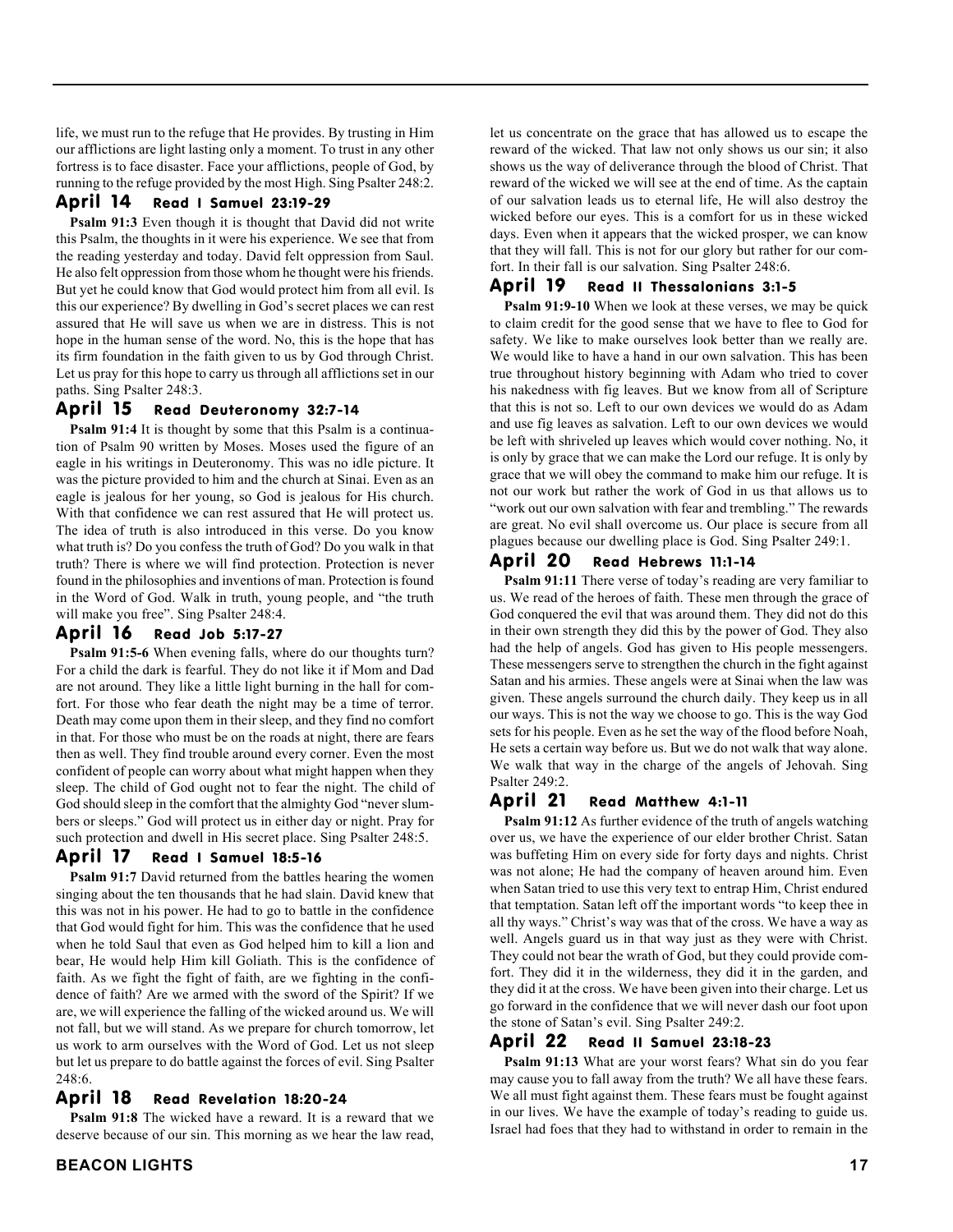promised land. We have foes that must be withstood in order for us to enjoy the assurance of our salvation. We have the armor of salvation, and most comforting of all we have the blessing of faith. Because God is on our side our worst fears, however fierce they may be, can be overcome. Let us walk in thanksgiving for the confidence of faith. And let us trample under our feet our worst fears. Sing Psalter 249:3.

#### April 23 Read Philippians 2:5-11

**Psalm 91:14** In this Psalm there seems to be a change in who is addressed. In the first part of the Psalm it is the child of God. In the second part it is Christ. Christ loved His heavenly Father. He loved Him so much that He obeyed Him and walked on this earth giving Himself on the cross. He gave up all that He had in heaven, emptied Himself of His divinity, and came to suffer on this earth. What was God's response? He set Him at His right hand in heaven. Do we obey our heavenly Father? Do we willingly walk the way He has ordained for us? Do we confess His name among all kinds of people? Let us do this as we dwell in His secret place, and let us live the life of the confidence of faith. Sing Psalter 249:4.

#### April 24 Read Matthew 7:7-12

**Psalm 91:15** When Christ uttered His last words on the cross, He did so in the confidence that God would answer Him. We can have that same confidence as we read in our reading for today. When we call upon the Lord in prayer, we can rest assured that He will answer us, and that His answer will be good for us. He will care for us in all of our afflictions, He will comfort us in all of our sorrows, and He will give to us what we need for both our spiritual and physical lives. People of God, dwelling in the secret place of the most High gives to us the right to call upon Him. It is, of course, not a right that we have earned , but rather a right that has been granted to us. Call upon Him for He is near. Sing Psalter 249:5.

#### April 25 Read Psalm 91

**Psalm 91:16** We come to the end of this very comforting Psalm. It is a Psalm which can aid us no matter what our age. It is a Psalm for the church of all ages. It reveals a blessed reward. Through all of our trials and tribulations we have the confidence of eternal life. This is not pie in the sky. This is the real hope of the child of God. It is the essence of our salvation. We will enjoy the fellowship signified in the covenant with our elder brother and with our faithful covenant God. Trust in the Lord in all evil and He will provide the way of deliverance. Nothing can overcome us while we walk in the shadow of the most High. Let us be satisfied with blessings from above not with earthly trifles. Sing Psalter 249:6.

#### April 26 Read Psalm 92

**Psalm 92:1-3** The title in my Bible is a "Psalm or song for the sabbath day". Did we sing yesterday? Did we sing with feeling? Did we sing expressing all the joy of our salvation? What about today? Verse two of this psalm mentions God's faithfulness every night. Singing is a means of expression of gratitude that God has given to us. Do we sing? Do we sing daily? The child of God who sings the songs of Zion will be rewarded with peace in his soul. Oh, you think that you can't sing? Is the blood of Christ unable to render your noise sweet in the ears of God? Singing is not for a select few; singing is for every one of the saints of every age. Young people, are you singing the songs of Zion with each other? Adults, are you by your good example singing those songs which glorify only our heavenly Father? Sing because it is a "good thing." Sing Psalters 250:1 and 251:1.

#### April 27 Read Isaiah 40:12-17

**Psalm 92:4-6** People of God, are you glad in the works of the Lord? Do we want to enjoy those works, whatever they may be. The works of Jehovah are many. They range from the most majestic mountain to the smallest atom. We saw yesterday that it is good to sing of God's works rather than man's. It is also good to confess the greatness of those works. Those works range from creation to His voice in nature. Did a late winter storm bring our lives to a standstill? Was there news of an earthquake or destructive volcano? These are God's works which should make us glad. They make us glad because they witness to us of His great power. A power so great that it could release us from the power of sin and Satan. The world cannot understand these things. But we can, and we must. Sing Psalter 250:2.

#### April 28 Read Malachi 3:8-18

**Psalm 92:7-9** Do we speak of the goodness of God to each other? No, I do not mean the organized speaking in society or after church. But are our lives marked by speaking of God's care for us? Malachi said that this is one of the marks of those who fear God. Because of this speaking, God will mark it in His book. It is the goodness which destroys the enemies of Jehovah in our sight. We see these enemies and we sometimes wish to join them. This is not good for us. It can only bring trouble in our lives. We need to join with those with whom we can speak of God's goodness toward His people. These are the people with which we must surround ourselves. Israel knew this by experience, and we can know this by His word and works. Sing Psalters 250:3 and 251:2.

#### April 29 Read 2 Timothy 4:14-18

**Psalm 92:10-11** Paul had many trials in life. He felt oppression from both groups of people and also from individuals. But Paul also knew that God's grace was sufficient to deliver him from such trials. The writer of this Psalm had the same confidence. He knew that with God on his side he would prevail against what ever evil his enemies devised. People of God, is that our confidence? Do we see that God will deliver us from the enemy? Can we hear their cries of defeat over against their mocking and scoffing of our life and its life style? If we can, we are assured of the blessing of salvation. If we can't, something must change. Are we fighting? Paul fought. David fought. We, too, must fight the fight of faith knowing that we will win the victory through faith which comes from Christ and not from ourselves. Sing Psalter 250:4.

#### April 30 Read Psalm 92

**Psalm 92:12-15** Verse 12-14 of this Psalm speak of the rewards of the righteous. We could look at each of the pictures and see their significance, but we have done that before and we will have opportunity to do it again. But there is one thought to which I wish to draw your attention. That is the opening words of verse 13. Being planted in the house of God is a synonym, I believe, for dwelling in the secret place of the most high. It is also a synonym for the dwelling place of Psalm 90. What a glorious thought this is for us! What a blessed idea! What is the purpose? Is it for us? Is it because we are so good? No, that can never be. We find in verse 15 that our lot in life is given to us so that it can be shown that Jehovah is upright. Go back and reread the three Psalms that we have considered this month. We will find nothing of man's goodness in them. We will find all of God's goodness. God is good, righteous, and upright. Of that there is no doubt. Should we really want it any other way? Sing Psalters 250:5 and 251:3.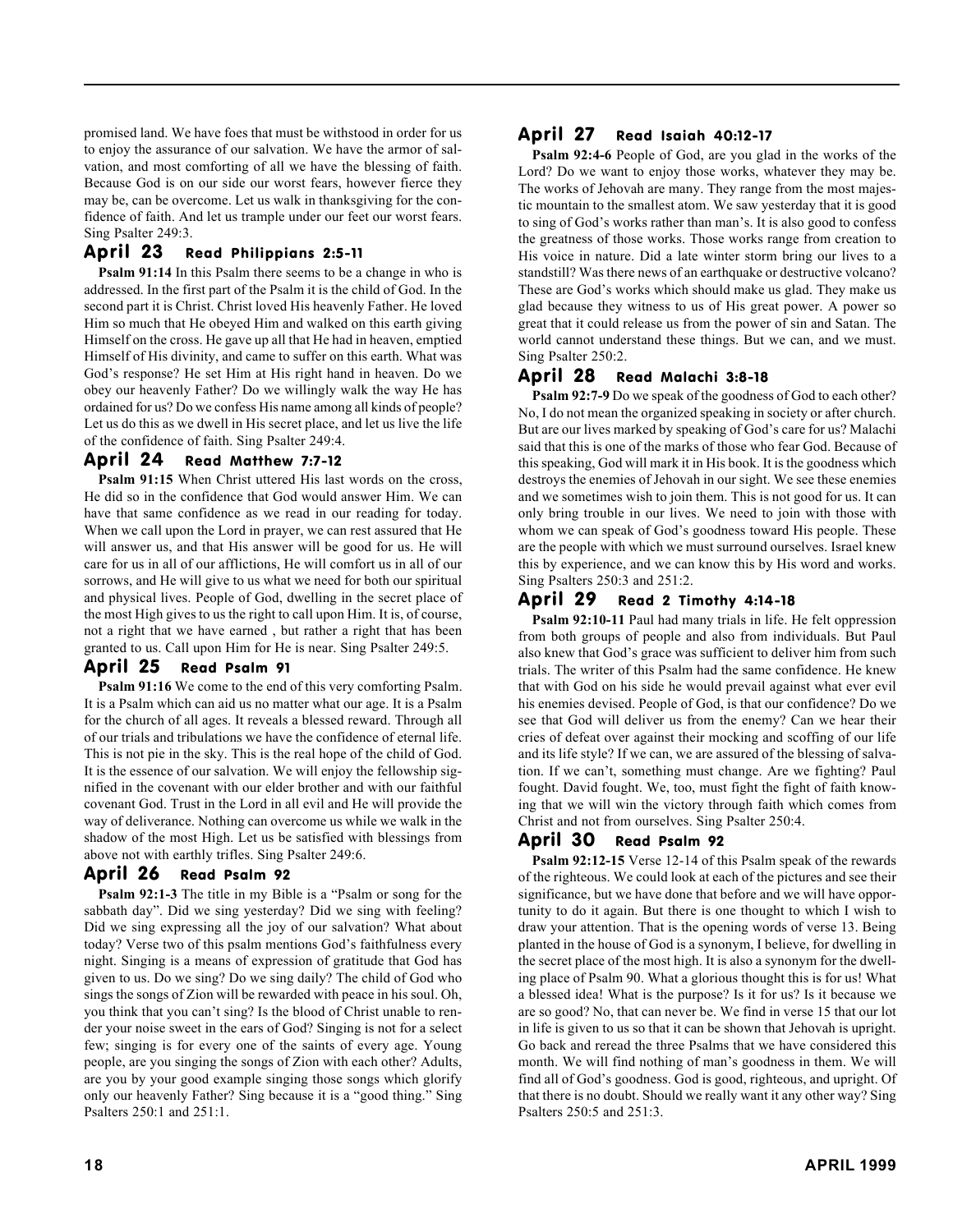## Psalter 113—The Friend of the Poor

By Beth De Vries

The Friend of the Poor

**BOUTHPORT** 

saf - fer-ing

vi - site me,

pass a - way,

gath - er - ing

We turn this month to the only versifica-<br>tion of Psalm 41 in the Psalter. David in<br>this Psalm, as in many others, demon-<br>cas that he is a type of Christ in that he befriends the tion of Psalm 41 in the Psalter. David in this Psalm, as in many others, demonstrates that he is a type of Christ in that he befriends the weak and resists the attacks of enemies, including a betrayal by a friend. This Psalm speaks about the faithful-

113

PSALM 41 C.M.

 $4.0$ 

5.315

6. Mv

De

And

1. How hiest the man who thought-ful-ly

2. The Lord will keep him, guard his life,

foe, de - ceit - ful.

Lord, to Thee my cry as-cends,

Go-"rance in the e - vil day

in his sick-ness-God will seethe

 $69$ 

The Lord will not sur-ren-der him

Heal Thou my sool. for

They wish my name to

His beart in-tent

 $\epsilon n$  -  $\epsilon$  - mies  $-$  a - gainst me speak. As  $k$ 

3. Up = on the hed of

ness of God as He protects David and His people. It also emphasizes our need to follow the example of our Lord and be a friend to the poor and weak.

 We know that David in his life was an earthly type of Christ. When David first gathered his men, those that came were those in distress, in debt, and discontent. We will not discuss the correctness of these men's motives, but remember that David took them in and taught them.(I Samuel 22:2). We know also that Christ did not choose as His disciples those of the Pharisees and rulers, but rather He chose fishermen and a publican (Luke 5:9-11, 27). We are to fol-

low the example set by our Lord throughout His earthly ministry of helping the poor. In this Psalm, we are called to befriend the poor and needy. We are told that God will bless this kindness shown to others when it is to glorify God and not for our own glory.

 We are led next to meditate on God's faithfulness to us amid the many foes that assault us. The Lord sends enemies to attack us on all sides. These enemies speak against us and scorn our very name and more importantly the name of our God. They plot together to bring us low. The worst of these attacks is when a friend turns on us. David speaks in verse 9 of Psalm 41 of the one in whom he trusted and with whom he ate bread and who later betrayed him. Many commentators believe that this refers to Ahithophel when he counseled with Absalom against David (II Sam. 15:12). Psalm 41:9 is quoted in John 13:18 in reference to the betrayal of Jesus by Judas

George Kingsley

blast: be.

sas - tain.

have scorned;

sonds.

pain.

Thee. an - mourned.

apread.

dis - tressed.

The prop and weak be - friends;

me Thymer - ey see;

seen-ing kind - ness led,

 $-$  vab

**to** 

earth he shall

bo - vab will

they my life

0n.

By

 $\mathop{\hbox{Tor}}$  -  $\lim_{\varepsilon\to 0} \mathop{\hbox{Jac}}$ 

By foss to be

Un- hon-ored and

Some lust-ful news

I have sinned, I have of - fent - ed.

The wea-ri-ness and

Ja – Lot

Iscariot. God gave the strength David needed in these trials; so shall He also give to us His people strength when trials come upon us. Jesus is always our friend and will never betray us. This brings comfort to God's people when they think that all are against them.

 This Psalm concludes by giving God praise. We are reminded to trust in God to give us strength. We realize that God will bring His justice upon the wicked. We are assured when we sing this versification of Psalm 41 that we are loved by God and that God is the victor. The many foes God sends upon us are

to strengthen us and remind us to trust in God. God upholds us in His righteousness and causes us to dwell in His presence forevermore. We sing triumphantly the  $12<sup>th</sup>$ stanza of Psalter 113:

> *Blest be Jehovah, Israel's God For evermore. Amen. Let age to age eternally Repeat His praise. Amen.* ❖

*Beth is a member of Grace Protestant Reformed Church in Standale, Michigan.*

*\_\_\_\_\_\_\_\_\_\_\_\_\_\_\_\_\_\_\_\_\_\_\_\_\_\_\_\_\_\_\_\_\_\_\_\_\_\_\_\_\_\_\_\_\_\_\_*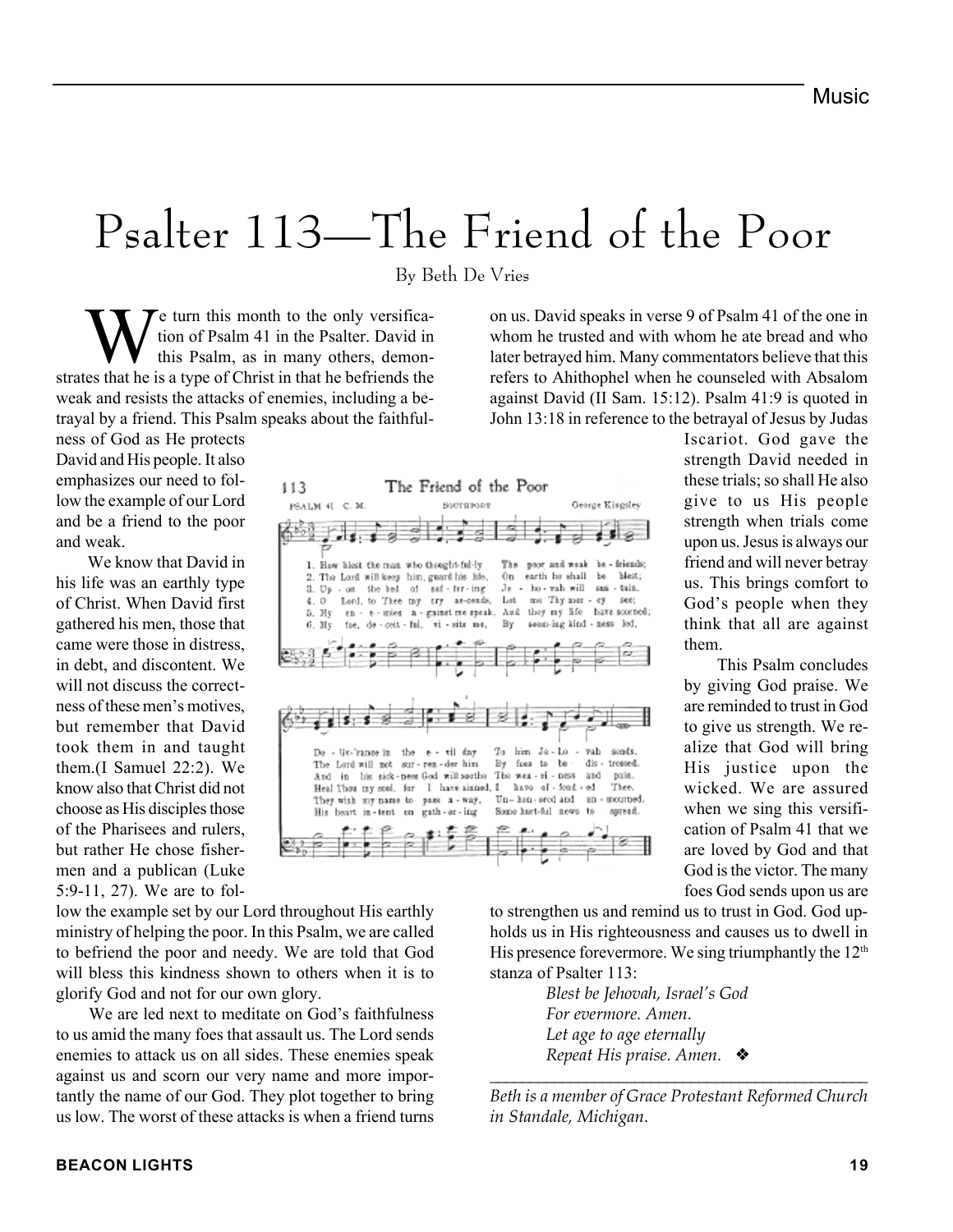## A Precious Jewel\*

by Rev. John A. Heys

*\* Reprinted from the* Standard Bearer, *vol. 47, pp. 255- 257.*

They were neighbors.<br>In fact, they had live<br>for over forty years. In fact, they had lived next door to each other for over forty years.

It could be said that they got along quite well, even during those years when the children did the usual damage to lawns and gardens—and to an occasional window. They settled the quarrels of their children without becoming personally involved. Their respective pets, a dog and a cat, had various exciting confrontations; yet this did not spill over to build the barrier between them. In fact, neither one of them at any time even thought of building some kind of fence between their yards.

They did, however, carry on all these years a verbal battle—let us call it a controversy—in which neither one would budge an inch, and in which neither one could be said to have bested the other and to have run away with the victory.

> Mr. Noel was a science teacher in the local high school. He had a keen mind, was well educated…

You see, Mr. Noel was a science teacher in the local high school. He had a keen mind, was well-educated, and was wholly dedicated to his work. He lived in the fifteen-room house which his father had built; and he was living there as a college student when Mr. Adams bought the smaller house next door and moved in with his blushing bride. This being a university city, Mr. Noel was at home all through his years of education. And though his father died the year before Mr. Adams moved in next door, there was plenty of money for the full education of this only child. Upon finishing his education

and upon obtaining this teaching position, Mr. Noel moved in with his attractive bride into the home where he had been living all these years with his mother. After all, a fifteen-room house of this type could accommodate three conveniently and give privacy. Mrs. Noel, Sr., died shortly after the second birthday of the first grandchild. And now Noel and Adams were family men living next door to each other.

> Mr. Adams was a certified public accountant, a man quick with numbers, but a man also quick with his mind in other matters, possessing a clear and logical mind.

Mr. Adams was a certified public accountant, a man quick with numbers, but a man also quick with his mind in other matters, possessing a clear and logical mind. He had always wanted to go to law school; and his ambition had been that of a trial lawyer. But there never were funds to make this possible; and he settled for his present position. He did delight in debate and did not hesitate to vie with his educated neighbour in this verbal battle, or contest, whatever you want to call it. In fact, they both seemed to enjoy these sessions of controversy, which they kept on a high level, never parting with any harsh words or ridicule of each other.

We must point out, however, that there was a tremendously important difference between these two men. Mr. Adams was a believer, and for years he served in an office in the church across the street and halfway up the block on the corner. He was not just a member. He was a very active and zealous member, never ashamed of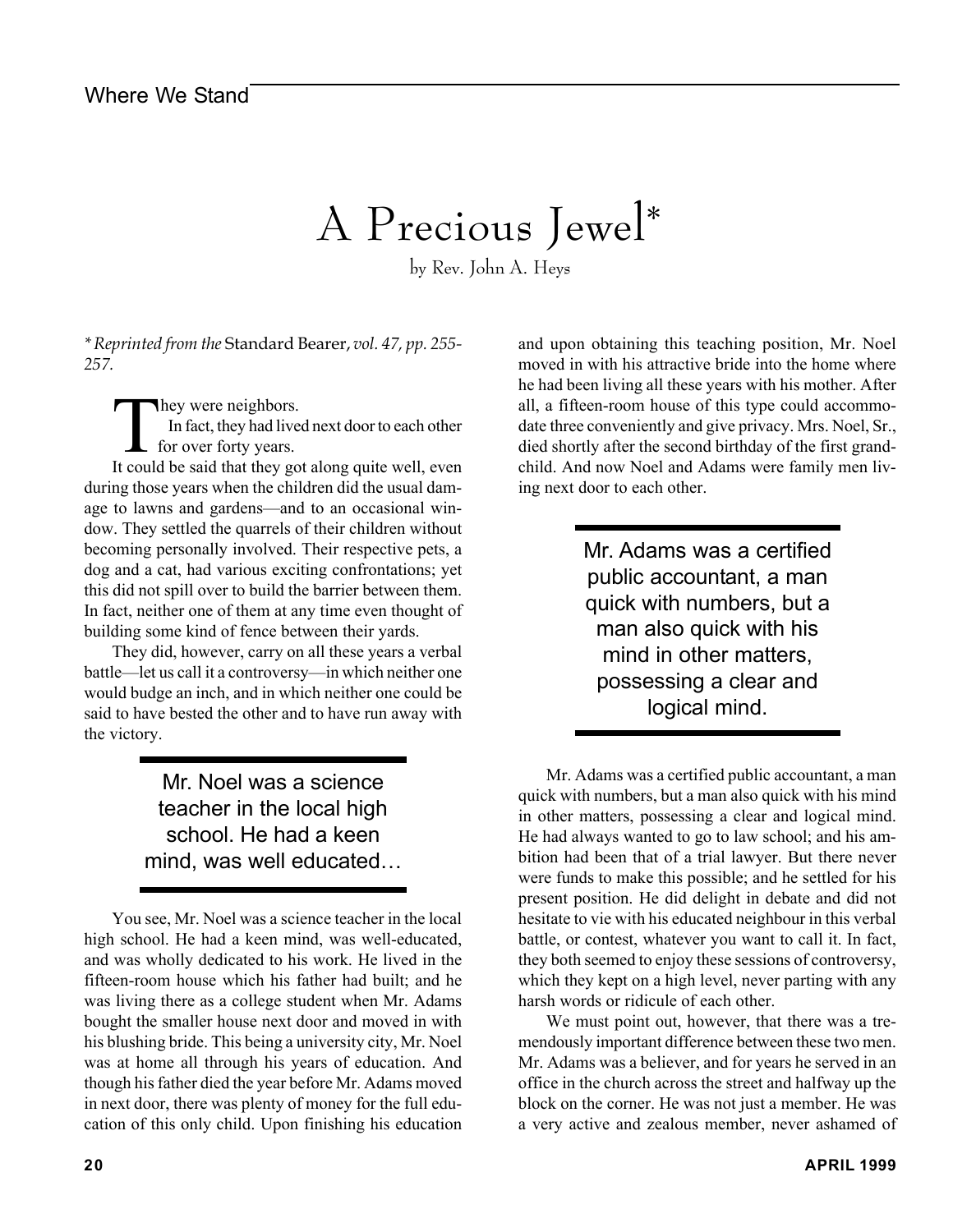defending the position of his church. Mr. Noel was an unbeliever and had never in his life entered a church to hear as much as a Sunday School lesson. His god was science; and he worshipped his god with a fervent devotion. His Sundays were spent out in the field, on some scientific research, or in sports. He was not a lazy man who would use that day to lie around and waste time. He was far too energetic for that.

> Their verbal battlefield almost always was Darwinism, evolution, the origin of this world, and its development. But there was not victor in this "battle," and really could not be because they could not agree on a common set of rules.

Their verbal battlefield almost always was Darwinism, evolution, the origin of this world, and its development. But there was not a victor in this "battle," and really could not be because they could not agree on a common set of rules. Mr. Noel would not accept the Word of God; and Mr. Adams would not put stock in the "findings" of men who contradicted anything in Scripture. Mr. Adams often would appeal to the flood for his proof; but Mr. Noel would remind him that the Bible was nothing more than a beautiful piece of human literature. His "proof" was the words of men whose breath was in their nostrils, and who so often contradicted each other.

Mr. Adams, wishing to continue the debate that carried on through all these years, sought to undermine Mr. Noel's claims by scientific reasoning. He did much research also to find scientists whose "findings" varied with those Mr. Noel held to and defended with all his ability. He tried in every way apart from quoting the Scriptures to show the impossibility of Mr. Noel's position and theories about the universe and the origin of the creatures.

When Mr. Noel spoke so freely of the billions of years it took for this to form and that to happen, Mr.

Adams would insist that a half-billion-year period of darkness would with its freezing, sub-zero cold kill off all life that had begun to form in the half-billion-year period of the lighted part of that day. But Mr. Noel would remind him that he was going back to Scripture which spoke of six days, and of an evening and a morning for each of these days. He, Mr. Noel, claimed no such oneday and one-evening period in that billion-year stretch of time when things began to evolve. He preferred a

> It was the question as to where that first cell, or that first gaseous vapour came from.

gradual warming up or cooling off through all the billions of years.

One argument that Mr. Adams kept bringing up did irk Mr. Noel and gave him trouble, even though he did not want to admit it. It was the question as to where that first cell, or that first gaseous vapour came from. From what did it evolve? Mr. Adams did note, though, a bit of hesitation, no matter how slight it was, in Mr. Noel's defence and counter-question as to where his, Mr. 0Adams', God came from.

Mr. Adams pressed his point at a later friendly session on the edge of their lawns and asked Mr. Noel whether it was really scientific to maintain that dead matter can produce life. Living matter dies. But what has science to show that dead matter can produce life? And that first cell, or gaseous vapour, that was there, how could it change without something else being there to feed it or to exert influence upon it? There must have been something more to feed that cell. There must have been something more to cool off or heat up that gaseous vapor.

Mr. Noel boasted of the latest achievements of science to create life in a test tube. But Mr. Adams pointed out that this was not a case of dead matter bringing forth life and that he, Mr. Noel, was overlooking the fact that *living men* were combining chemicals to produce what seemed to have life. And so the controversy went on from year to year, assuming different forms, but always about this difference of beliefs of the two men.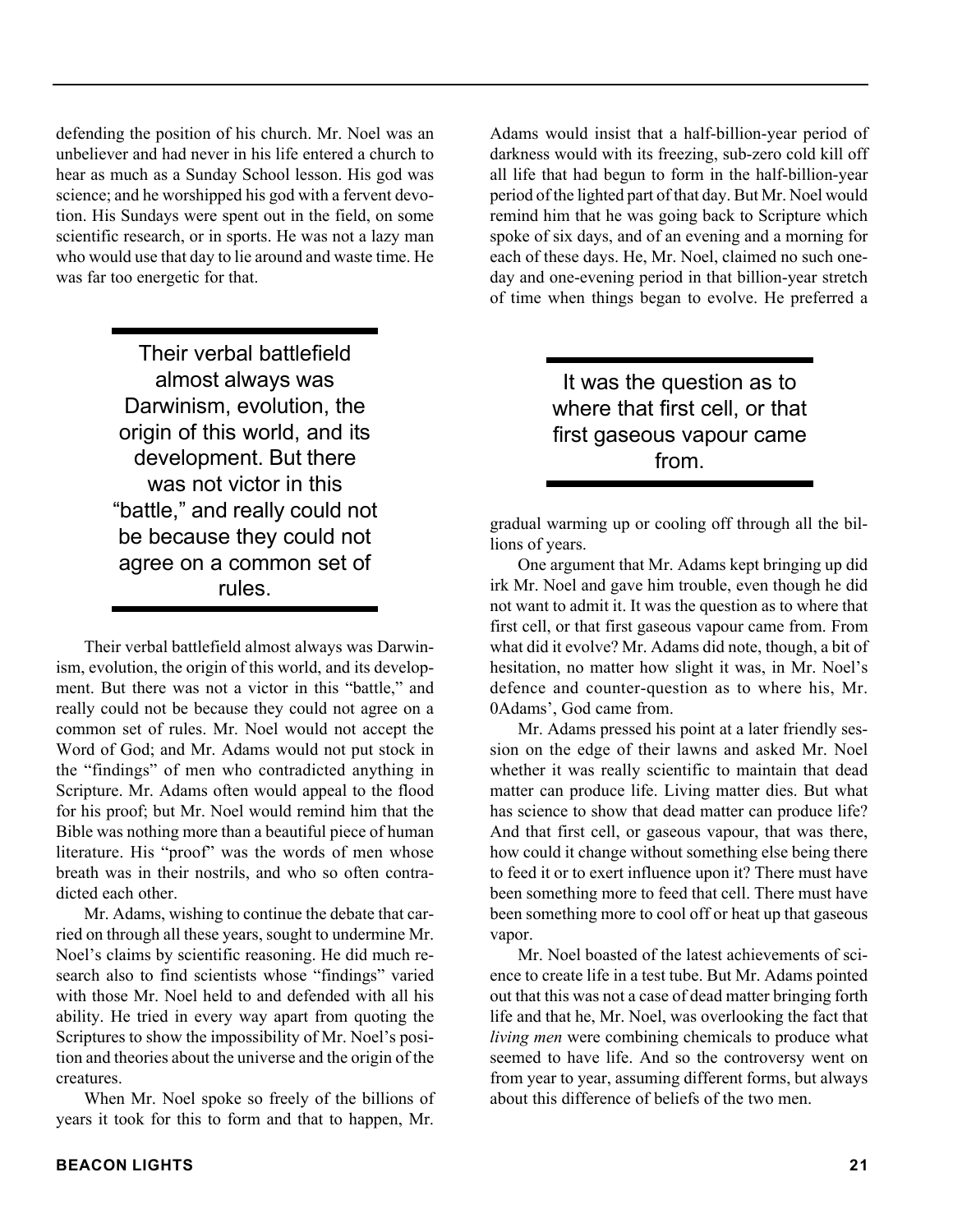Shortly after one of the most heated discussions on this subject of dead matter moving toward life—and Mr. Noel did not like the way the matter was going—the funeral of Mrs. Adams was held in the corner church. Out of courtesy and sincere sympathy Mr. Noel went to the funeral service. The text was those words of Jesus to Martha in John 11:25,26, "I am the resurrection and the life: he that believeth in me, though he were dead, yet shall he live. And whosoever liveth and believeth in me shall never die. Believest thou this?" The pastor explained that the dead believer will rise again to glory. But he also took time to emphasize that there is a worse death than this physical death. He quoted Ephesians 2:1 to point out that there is also a spiritual death wherein people who are physically alive may be. He pointed out that God told Adam that the *day* he ate, he would die, and that this did happen. Adam died spiritually that day. And when Jesus says, "Whosoever liveth and believeth in me shall never die," He is not giving a promise to the believer that he will never die physically, but that the spiritually alive will never experience the eternal death of hell. The man who dies physically while spiritually dead dies hopelessly. The man who is spiritually alive when he dies physically shall never lose his spiritual life, nor enter the lake of fire.

Seeing Mr. Noel in the audience, the pastor "pulled out a couple of extra stops" and, looking right at him, stated, "The spiritually dead are not without hope as long as they still live physically. You still have a chance. Let God have His way with you. Tell Him right now that you want to become spiritually alive; and He will give that life to you. He will make you spiritually alive. Just ask Him. He is waiting."

Even in the midst of his deep sorrow Mr. Adams was grateful for those words of the pastor to his neighbor and hoped that they were well received.

Days later, knowing that Mr. Adams was lonely, Mr. Noel went one evening to visit him, not intending to introduce their controversy. But Mr. Adams brought up the matter without really intending to do so. He began by thanking Mr. Noel for his presence and concern to

> "Adams," he said, "I did not know that your pastor was an evolutionist, or I might have visited him long ago."

take off from his teaching to attend the service. He added that he hoped that the message was well received by Mr. Noel.

Mr. Noel's answer startled him so much that he jumped right out of his chair. "Adams," he said, "I did not know that your pastor was an evolutionist, or I might have visited him long ago." "He is not," almost shouted the shocked Mr. Adams, "he and I both hold to the infallibility of the Bible, and believe the first eleven chapters of Genesis to be fact, undeniable fact. We both believe that God created all things in six successive days of twenty-four hours each."

"O," replied Mr. Noel, "I did not mean that he believes that the earth and the universe came into being by the process of evolution. I never heard him speak anything about that in the sermon. But I have my answer now to your question about dead matter producing life; and your pastor gave it to me. He told us that men are born spiritually dead but that they can become spiritually alive by an act of their own. He also spoke of a change of species: the sinner can change himself into a saint by an act of his dead will. The dead have in themselves the power to reach out for life."

"Adams," he said, "either admit that the Bible is fallible and that the *man* who wrote Genesis chose the wrong word and should have said, 'God said, In the day thou eatest thereof thou shalt become very weak and sick'; and that the man—I believe it was Paul—who wrote that man is '*dead* in trespasses and sins' should have been more careful and written that man is spiritually weak and sickly, and therefore he trespasses and sins; or tell

> You speak of creation by an almighty God; but in the realm of salvation you hold on to an evolutionistic process whereby the dead initiate the act toward life.

your pastor to preach that dead matter cannot desire life and cannot make the movement unto life. Otherwise you are not consistent. You speak of creation by an almighty God; but in the realm of salvation you hold on to an evolutionistic process whereby the dead initiate the act toward life. You speak of a sovereign creator, but you also hold to a sovereign sinner who can hold off your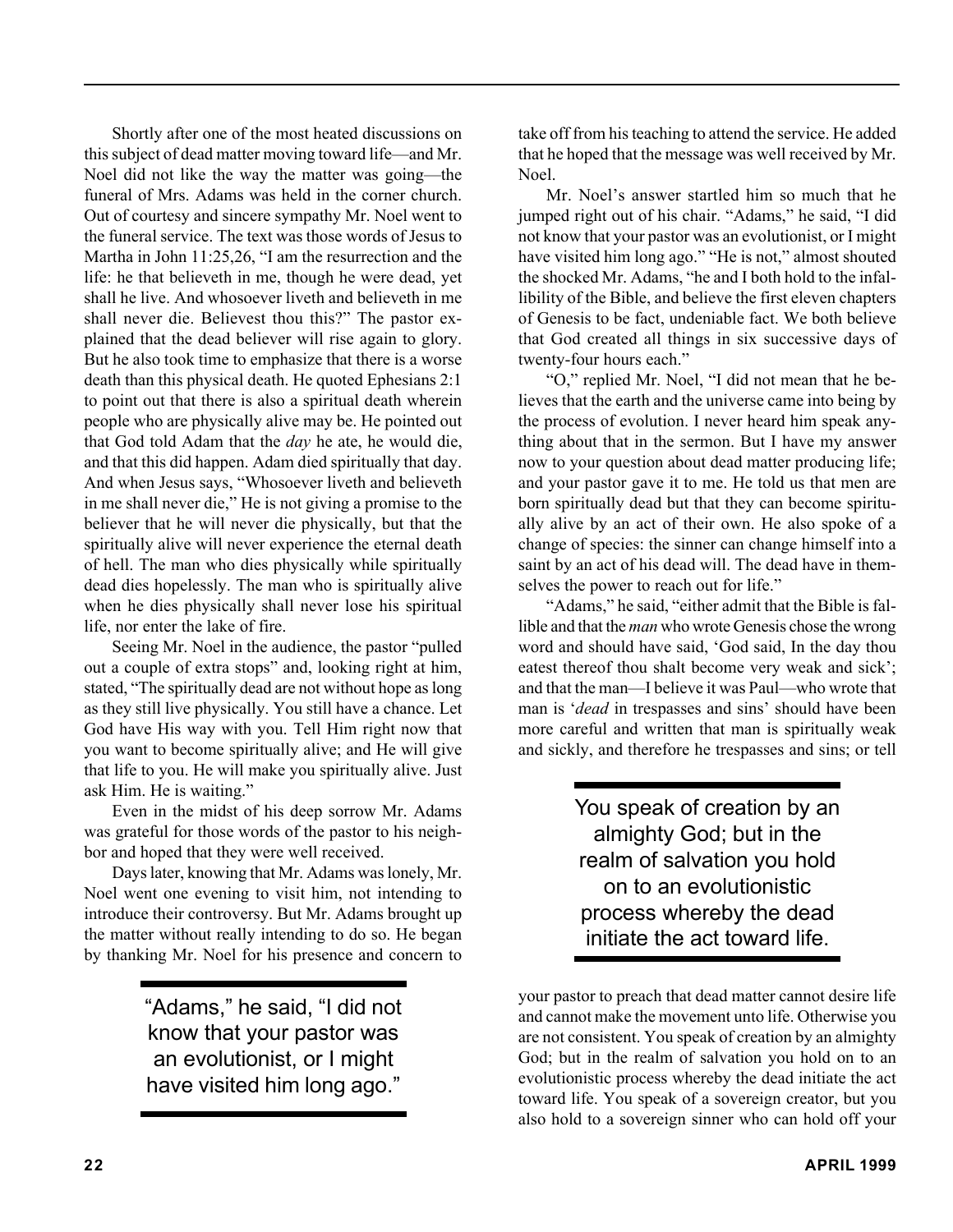sovereign saviour. You teach that God *calls* all the creatures into being, but you also teach that spiritually dead creatures *call* God into the act of saving. I find it hard to follow, and very unscientific."

Indeed, we must be consistent in our defence of the truth of creation. But consistency is also a precious jewel in our defence of the truth of salvation by grace, and as the work of a sovereign God Who *creates* us in Christ Jesus as HIS workmanship (Eph. 2:10), and does not wait for the spiritually dead sinner to step forward to obtain life. There is no more evolution in salvation than there is in creation. ❖

*\_\_\_\_\_\_\_\_\_\_\_\_\_\_\_\_\_\_\_\_\_\_\_\_\_\_\_\_\_\_\_\_\_\_\_\_\_\_\_\_\_\_\_\_\_\_\_ The late Rev. Heys was a minister in the Protestant Reformed Churches from 1941 to 1980.*

ministry, with six retired. We have a home missionary who is working in the area of Alamosa, Colorado, a missionary working in the Protestant Reformed Church of Northern Ireland, and a minister on loan in the sister churches, the Evangelical Reformed Churches of Singapore. According to earthly standards, especially in our time, we are too small to be recognized among the large denominations in America. Yet we can well ex-

True, compared to the average denominations of our day, we are very small in number, hardly even recognized. From the point of view of the defense of the Reformed faith, we stand almost alone. There are other ad-

Church History

# Through Strife to Victory

## Chapter 15

Through Strife to Victory

by Rev. C. Hanko

s teen-agers we sang with all the enthusi asm we could muster: *The fight is on, O be not weary, Be strong and in His might hold fast. With banners gleaming, with colors streaming, We'll bear the victor's crown at last.*

Little did we realize all that would be involved in heeding the admonition of Christ: "Be thou faithful unto death, and I will give thee a crown of life." (Rev. 2:10)

In the early years of our existence we were branded as a sect, followers of a man and riding a certain hobby horse, with no prospect for a future. It is, indeed, characteristic of a sect that it thrives for a time in the excitement of having discovered something new, but soon fades into oblivion. Many small segments have broken away from the main stream of the church to become stagnant pools along the side. We were given five years, then ten years, then as long as our leaders lived, but that would be the end. Yet all these predictions of an early death have been put to shame.

At this time we have twenty-seven churches, twentyfive of which are located in the United States and two in Canada. There are twenty-three ministers in the active

herents, but they are also small in number and widely scattered throughout England, Wales, Ireland, Scotland, Australia, Tasmania, and New Zealand and possibly elsewhere. And like them, we are regarded often as bigoted, short-sighted and narrow minded.

claim: What has God wrought!

What is more important than that is the fact that as to the truth, the Lord has preserved us in a bond of unity. The remark is sometimes made that the various ministers have their own gifts and talents, their own manner of presenting the truth, but they are basically all in full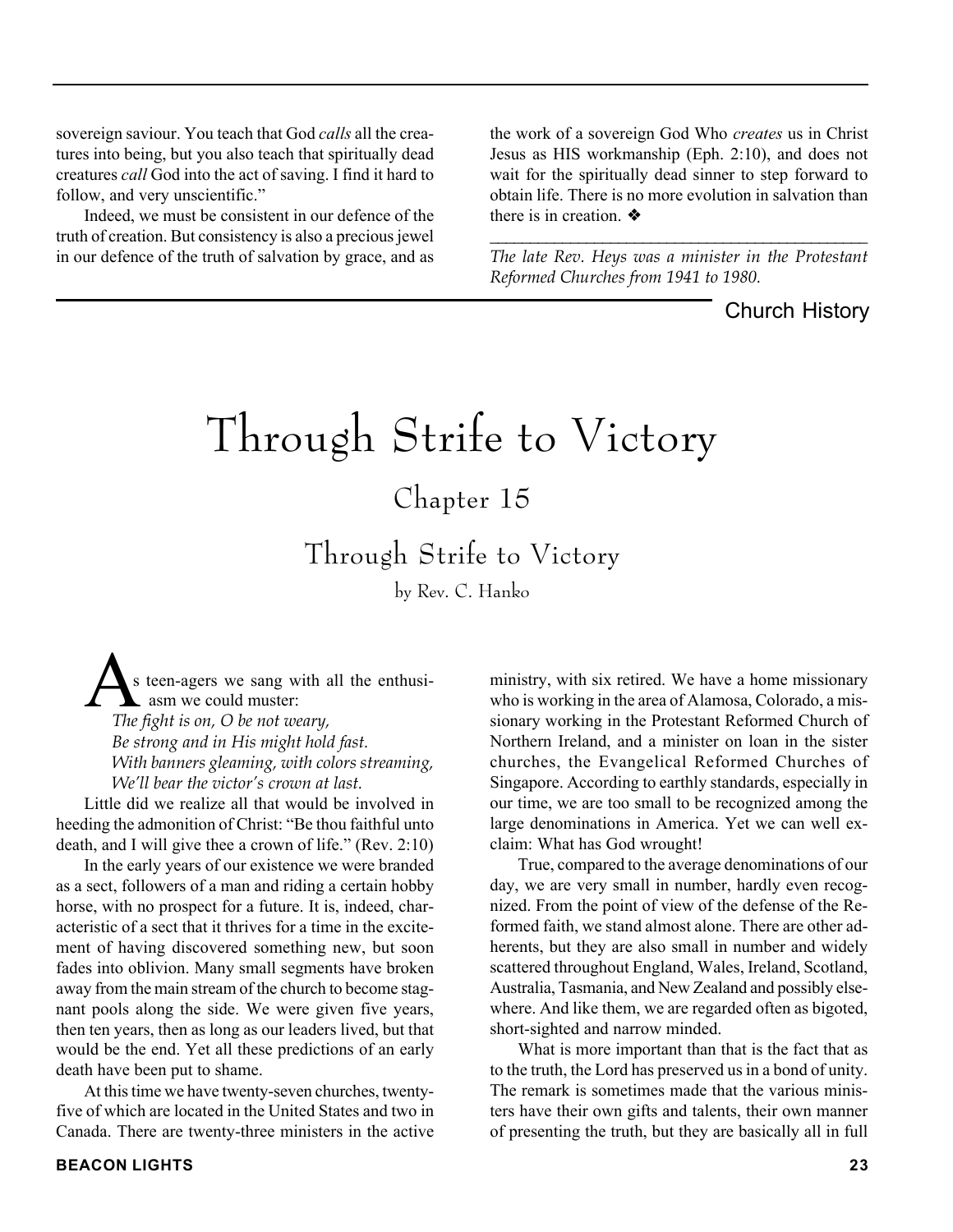

*The first synod of the Protestant Reformed Churches. Seated (left to right): Rev. G. M. Ophoff, Rev. M. Gritters, Rev. G. Vos, Rev. P. De Boer, Rev. H. Hoeksema. Second Row: P. Dykema, N. Yonker, T. Kooima, M. Vander Vennen, J. Cammenga, Rev. L. Vermeer, Rev. Wm. Verhill, F. LaGrange. Third Row: J. Brock, Rev. A. Cammenga, M. Flikkema, Rev. C. Hanko, C. Doezema, Rev. J. DeJong, Rev. B. Kok, C. Vander Molen.*

agreement with the truth of the Scripture and the Confessions. The charge has been brought against us that we are a negative church, existing only to oppose the teaching of common grace and a general, well-meant offer of salvation. Any one who knows us knows that this is not true. The Lord has privileged us that our leaders have and do develop the basic truth of the sovereignty of God as revealed in the Scriptures and the Confessions. This is also true of the doctrine of God's covenant as a relationship of friendship between God and His people in Christ. We have been given a clearer insight into God's revelation, providence, the miracles of the Scriptures and other truths.

We did go through a period of unrest and strife some forty odd years ago. There were those among us who attempted to undermine the truth of God's sovereign grace by introducing a conditional promise to the covenant. At that time a Declaration of Principles was drawn up by our synod and adopted by our consistories in which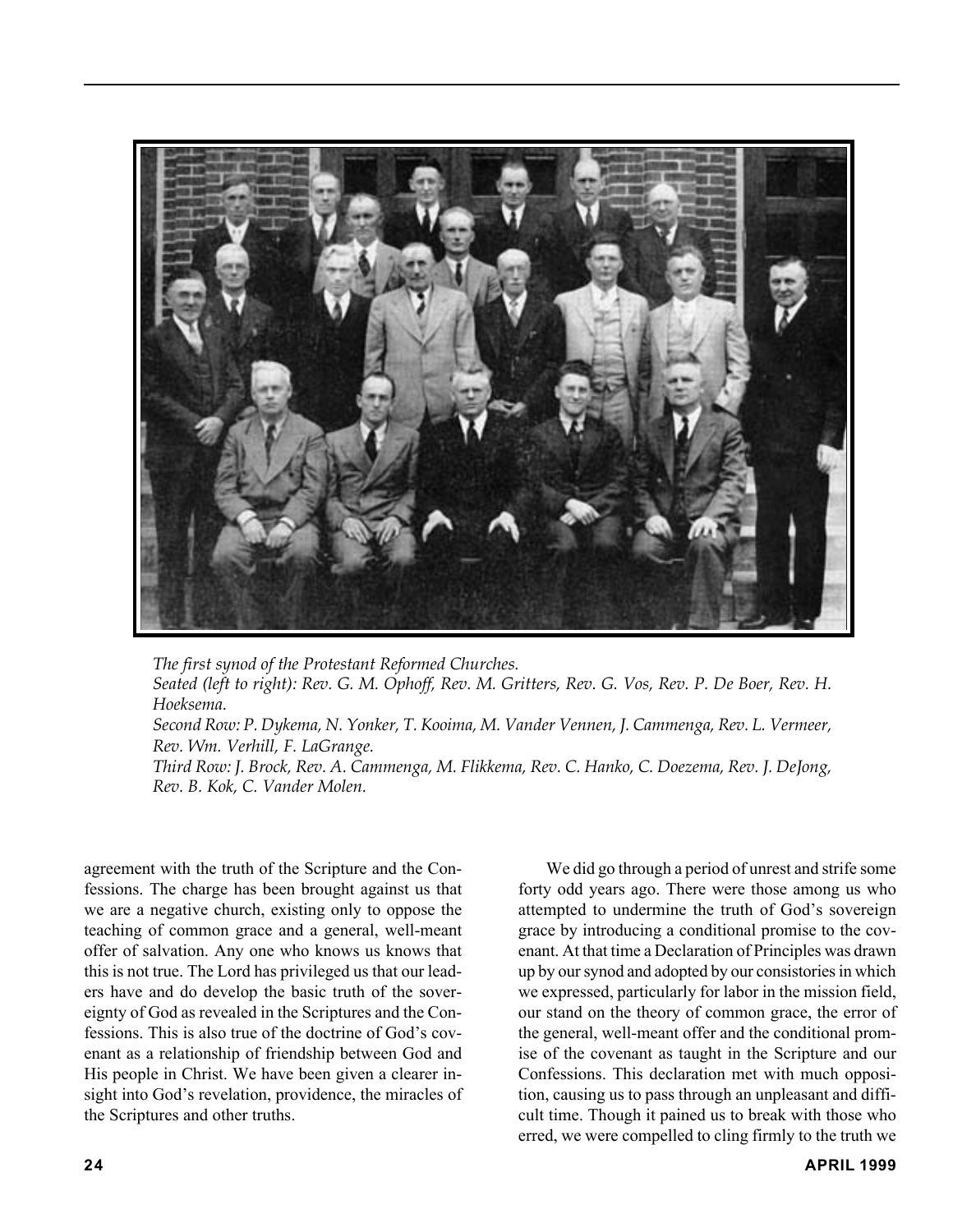cherished. Looking back, we realize that had this split not occurred, we would long have lost our right of existence.

As has already been mentioned in the previous chapters, from the very beginning of our history the Lord has made it possible for us to have our own seminary. If any church is to continue to exist and to remain faithful in doctrine, it is absolutely essential that this church have its own seminary. For many years the seminary met in a church basement, but in more recent times we have obtained our own seminary building, which is fully equipped for the purpose it serves. This institution has proved to be invaluable, for it has not only been the means of developing the truth that is most precious to us, but it has also prepared many men for the ministry of the Word by founding them in the truth. A large number of students have graduated from this institution throughout the years, some of whom have passed on into glory, some are retired, and some are in the active ministry, either in our churches or beyond the sphere of our churches.

The *Standard Bearer* has begun its seventy-fifth volume, still as a powerful witness of God's sovereign grace, not only among our own people, but spreading its witness far and wide.

A large supply of literature has been prepared during the past years, much of which is still available to any one who is interested. Books, pamphlets, and syllabi of various kinds have been written on matters directly related to the Scriptures, or to doctrine, or to other important subjects. Ever since 1940 we have had our own radio broadcasts, sending forth the Word in many areas. Besides these means of witnessing, we also have our public lectures and conferences which are held from time to time in various places throughout our churches, and at time by lecture tours in other countries.

Moreover, we can never cease to be grateful for the fact that most of our churches have our own Christian schools. There is nothing more important than the training of the covenant youth of the church, who become the fathers and mothers, as well as leaders of the church in the future. God has so adapted the child that he learns readily, absorbs what he learns very easily, and remembers in an amazing manner throughout the rest of his life much of what he learned in his early years. The truth of the Scriptures must permeate the souls of our children as a sure guide to them throughout their lives. We have dedicated teachers, who labor diligently in the charge entrusted to them. We have school board members who devote much of their time and effort to make sure that our children have the proper training. Although these schools are maintained only with great effort and great outlay of money, the training that covenant youth receive in the schools is worth all the expense and effort put into it. Under the blessing of God, there lies the future of our churches.

We do well to conclude with the words of Ephesians 3:20 and 21:

Now unto him that is able to do exceeding abundantly above all that we ask or think, according to the power that worketh in us, unto him be glory in the church by Christ Jesus throughout all ages, world without end. Amen. ❖

*Rev. Hanko is an emeritus minister of the Protestant Reformed Churches of America and is a member of Hudsonville Protestant Reformed Church in Hudsonville, Michigan.*

*\_\_\_\_\_\_\_\_\_\_\_\_\_\_\_\_\_\_\_\_\_\_\_\_\_\_\_\_\_\_\_\_\_\_\_\_\_\_\_\_\_\_\_\_\_\_\_\_\_*

## Chur Church News

#### BAPTISMS

"He that believeth and is baptized shall be saved."

Mark 16:16

#### The sacrament of Holy Baptism was administered to: Nikolas James, son of Mr. & Mrs. Terry Holstege— Byron Center, MI Kelsie Nicole, daughter of Mr. & Mrs. Cornelis Kleyn—Byron Center, MI Hannah Jean, daughter of Mr. & Mrs. Bob Bos— Loveland, CO

Church News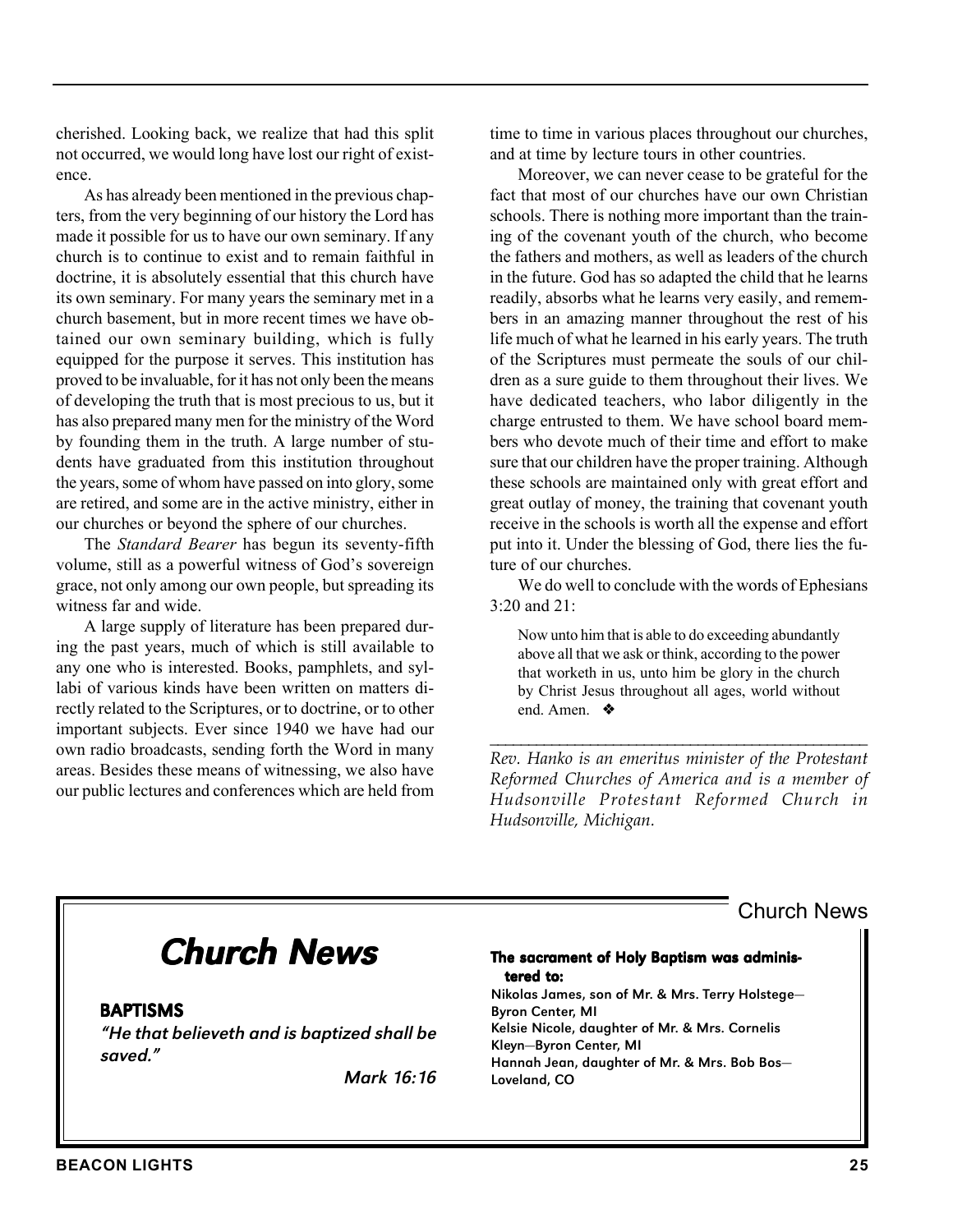# The Old Peter Church of Lowick

by J.P. de Klerk



This is an English church, in the shire of Northampton, seven miles southeast of Corby. The experts agree that it is one of the finest medieval churches of the country. The tower has twelve pinnacles, representing the twelve disciples of the Lord. Each one of them has a weather vane. Inside there are several monuments, made by the Chelleston alabaster quarries in Derbyshire, remembering people who were well-known in the district, like Sir Ralph Greene and his wife (1420), and his descendant, the Earl of Wiltshire, also the fifth Duke of Dorset. In the fifteenth century, Henry Greene restored parts of the church, especially the nave and aisles. In 1625 a notable memorial was added in the chapel for the son of the first Earl of Peterborough, who died at just eighty-two days old. It is a protestant church now (Normandic style) and most visitors come to the Lord's Day from the city of Northampton, which is not far from here. ❖



*Close-up of the twelve pinnacles on the tower of the Peter Church in Lowick (England).*

*\_\_\_\_\_\_\_\_\_\_\_\_\_\_\_\_\_\_\_\_\_\_\_\_\_\_\_\_\_\_\_\_\_\_\_\_\_\_\_\_\_\_\_\_\_\_\_\_\_\_\_\_\_\_\_\_\_\_\_\_\_\_\_\_\_ J.P. de Klerk is an author and journalist from Ashhurst, New Zeeland.*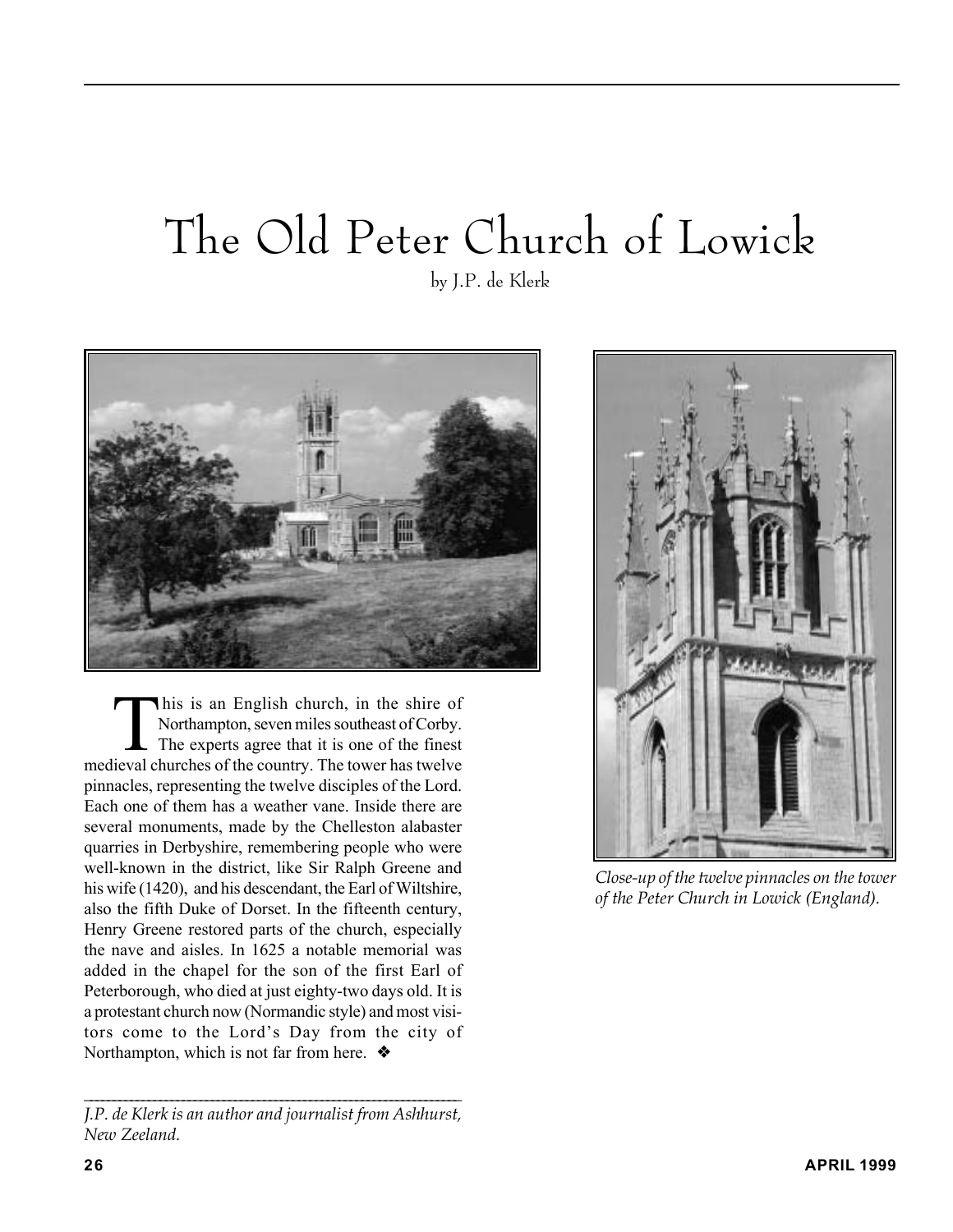# Kids' Page **1998 12 September 1998 11 THE LIGHTS"** . . . let it shine!

by Connie Meyer

Michelle hastily pulled her sweater on and ran outdoors. The sun was too bright to look at, but she took her time gazing at the grass and trees. No matter how much she treasured this glorious spring day, though, she mayn't forget her mission: "Bring two eggs to Grandma's house—and don't waste time and don't break the eggs." That's what Mother had said.

Just One

Michelle clutched the paper sack that held the eggs and began her walk. It wasn't far to Grandma's house. But even before she left her own yard, Michelle set the sack down while she stopped to examine the ground. She was sure it had been bare soil yesterday, but today some kind of plants were poking out! Maybe Grandma would know what kind they were. Digging out just one wouldn't hurt.

Quickly she ran to find a small spade and dug into the soil. The plant seemed to be a small brown ball with a green part growing out the top, and little white "strings" growing out the bottom. She dropped it in her bag with the eggs and hurried to Grandma's house. Oh, won't Grandma be pleased!

"Come in, Michelle! Wasn't it a nice day for a walk?" Grandma's voice crackled with kindness. "Sit here, dear, and have some milk while I finish my cake batter with those eggs."

With arched brow Grandma took the soiled bag from the little girl's hands. She opened the bag and found the flower bulb with two slightly cracked eggs underneath.

"Hm, what's this, Michelle?"

"Oh, I dug up one of those for you! I thought maybe you could tell me what it is."

"Where did you get it, dear?"

"In our yard, by the big rock."

Grandma shook her head, but smiled anyway. She did the best she could with the eggs, and then set the bulb in front of Michelle.



"This is a daffodil bulb," she explained. "These white things are the roots, and this green part is the flower starting to grow out."

"Oh, daffodils are so pretty!"

" Yes," said Grandma, "it's hard to imagine that such a pretty flower is part of this ugly brown bulb. But even in all of its parts, it's one whole plant. In fact, a lot of things are like that. The eggs that you brought me, along with some other ingredients, will become *one* cake."

Michelle gently touched the bulb and asked, "Do you think it will still get its flower part if I put it back in the ground?"

"Sure," Grandma hugged Michelle, "and I'll help you replant it—right after we have a piece of cake!"

\*\*\*\*\*\*\*\*\*\*\*\*\*\*\*\*\*

Grandma had some other things in mind that are "one," too. Look up these verses and find out what is "one" in each of them:



*\_\_\_\_\_\_\_\_\_\_\_\_\_\_\_\_\_\_\_\_\_\_\_\_\_\_\_\_\_\_\_\_\_\_\_\_\_\_\_\_\_\_\_\_\_\_ Connie is the mother of 5 children and attends Hope Protestant Reformed Church in Walker, Michigan.*

❖